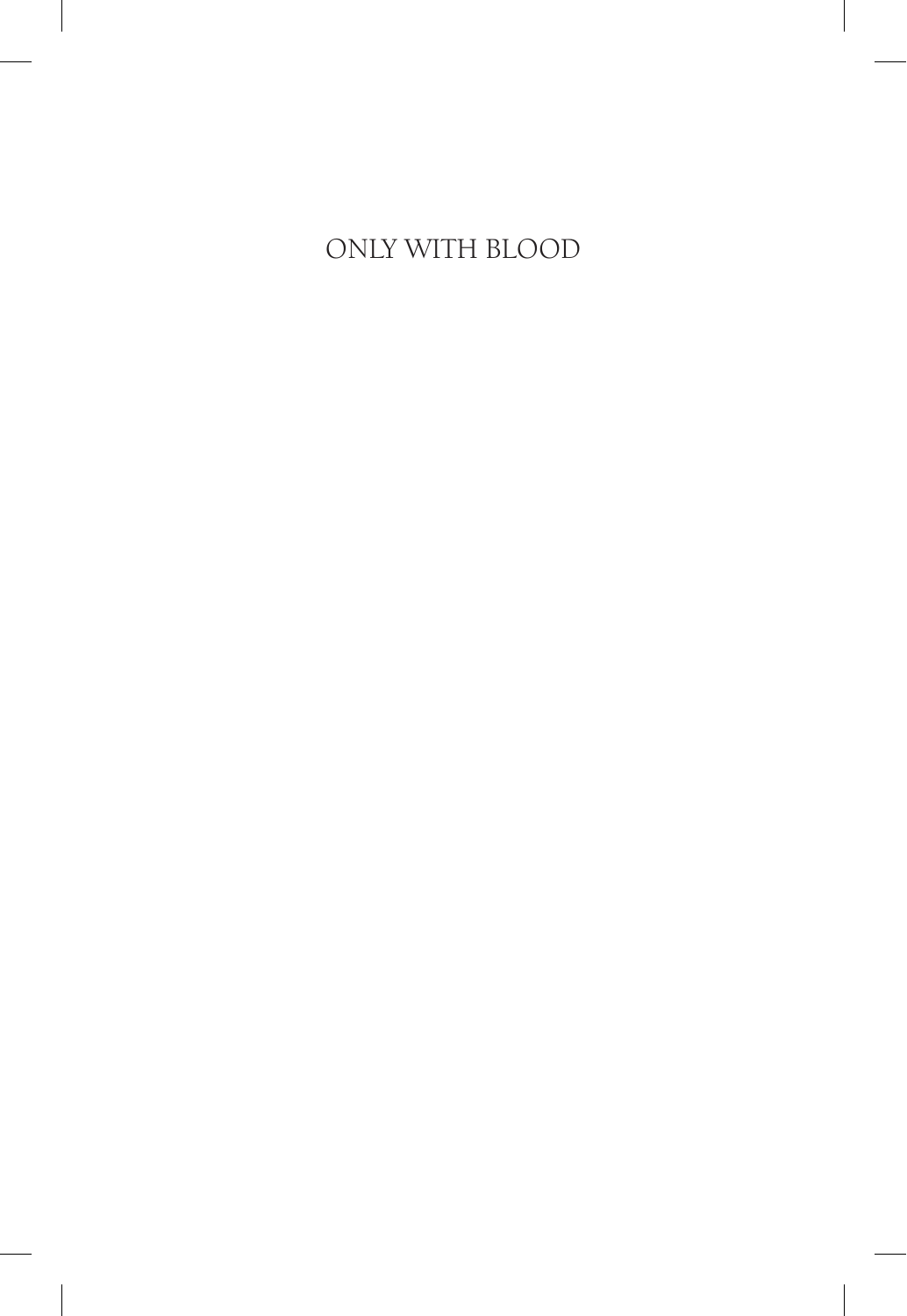# Only With Blood

# Therese Down

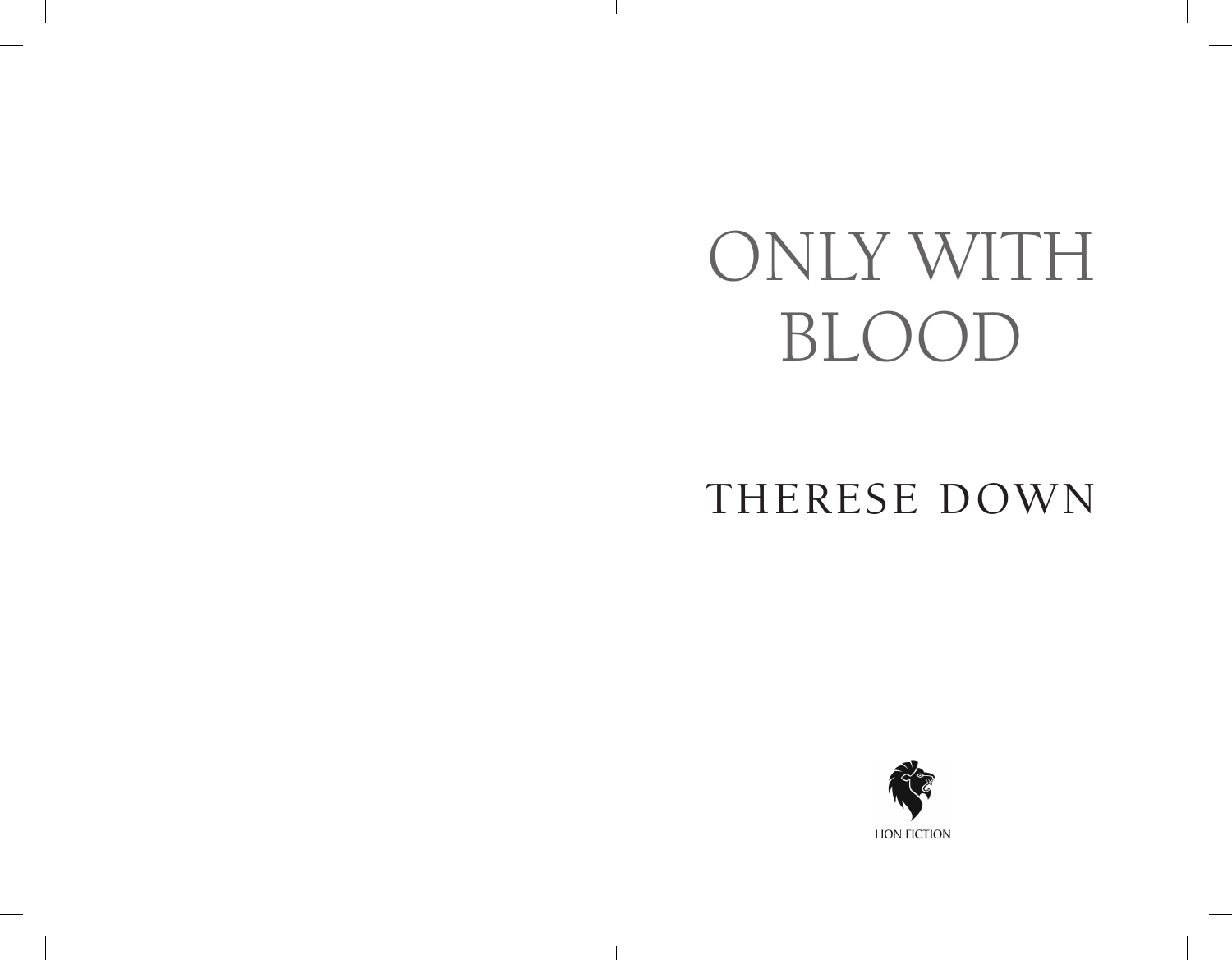*For God, who makes all things possible, and for my children who never fail to inspire me.* Text copyright © 2015 Therese Down

This edition copyright © 2015 Lion Hudson

The right of Therese Down to be identified as the author of this work has been asserted by her in accordance with the Copyright, Designs and Patents Act 1988.

All rights reserved. No part of this publication may be reproduced or transmitted in any form or by any means, electronic or mechanical, including photocopy, recording, or any information storage and retrieval system, without permission in writing from the publisher.

All the characters in this book are fictitious and any resemblance to actual persons, living or dead, is purely coincidental.

> Published by Lion Fiction an imprint of **Lion Hudson plc** Wilkinson House, Jordan Hill Road Oxford OX2 8DR, England www.lionhudson.com/fiction

> > ISBN 978 1 78264 135 3 e-ISBN 978 1 78264 136 0

> > > First edition 2015

A catalogue record for this book is available from the British Library Printed and bound in the UK, May 2015, LH26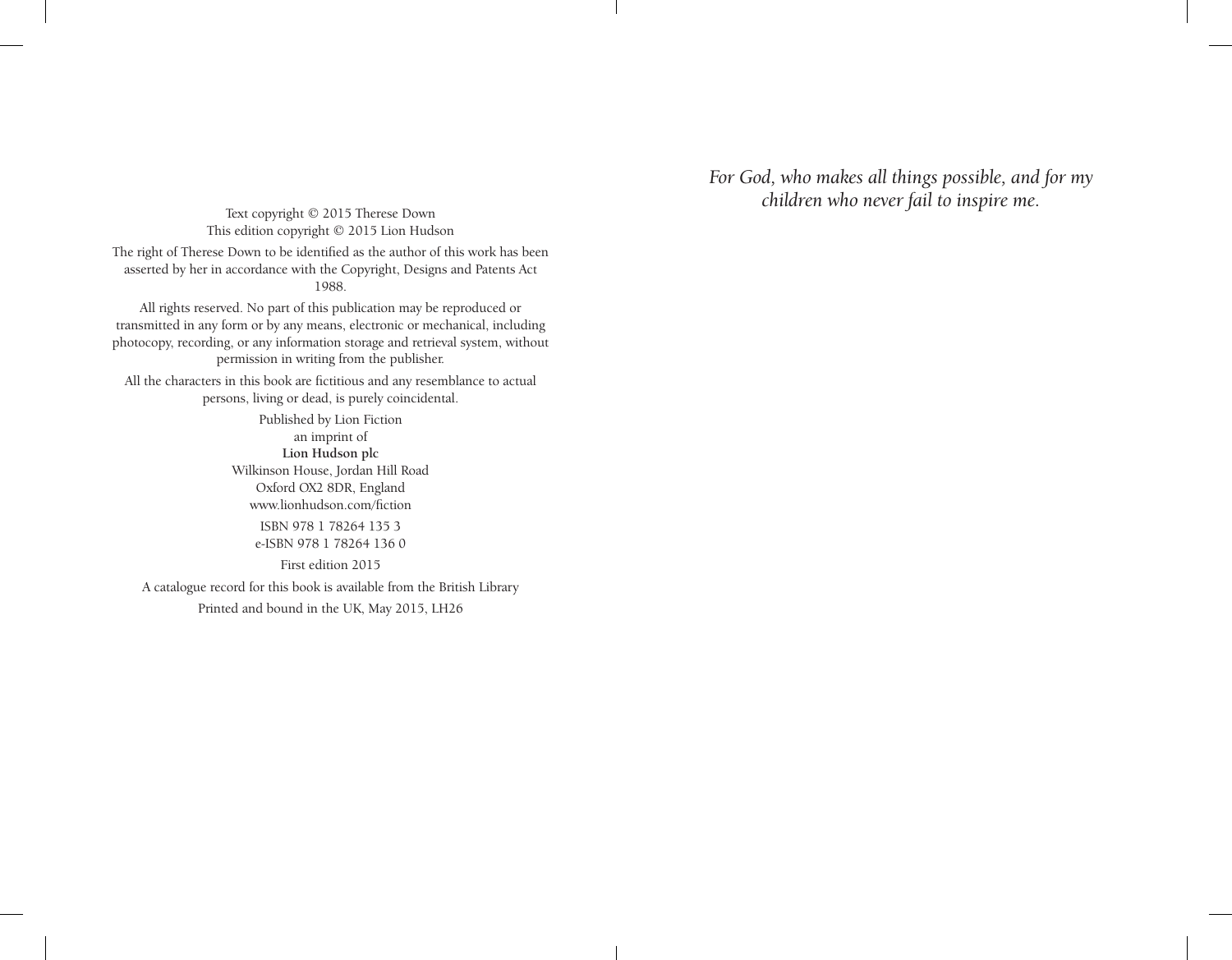# Acknowledgments

My thanks go to my colleague, Andrew Jackson, who helped me find the title of the book. And to Pam Rhodes, for all her encouragement.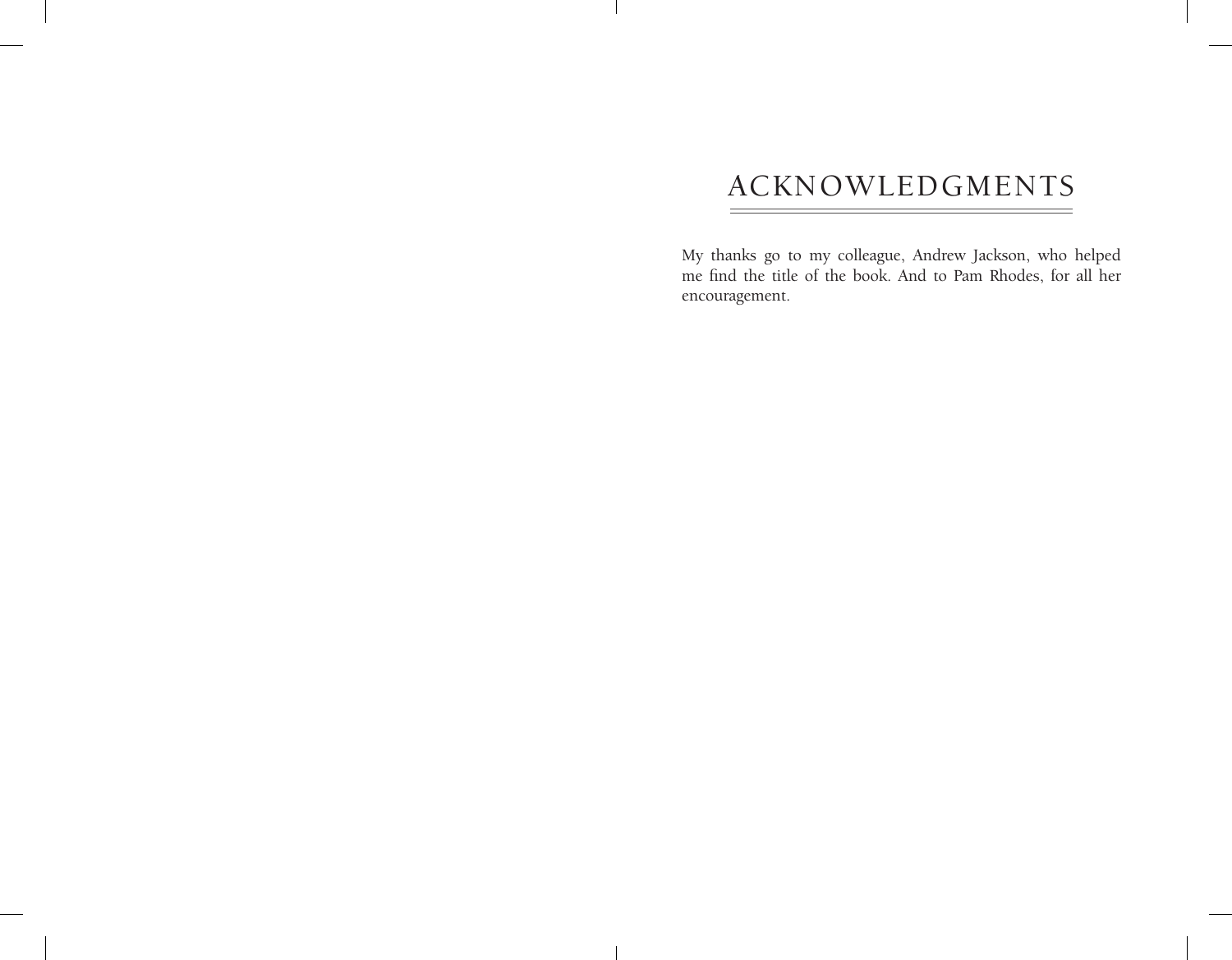*"The altar of liberty totters when it is cemented only with blood."*

**Daniel O'Connell**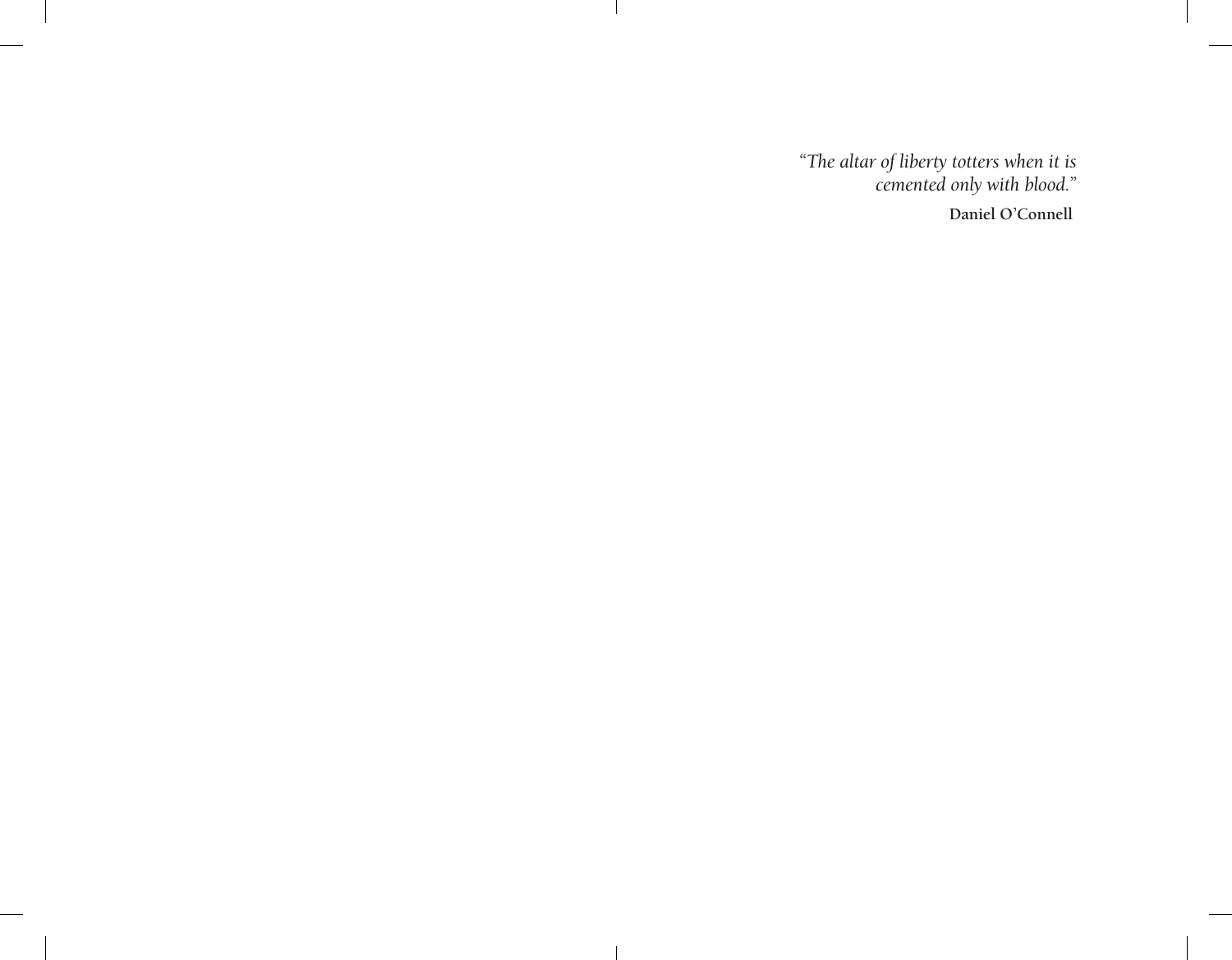# CHAPTER ONE

It was cold. Frost stopped the breath of the land, seized the breath of those who moved upon it. Winter would come early It was cold. Frost stopped the breath of the land, seized the and it would be harsh. Jack Flynn thanked God for a good harvest for the cows would need early hay. Lately, he felt more keenly the pain of rheumatism in his hands. This creeping infirmity and a cough which daily grew fiercer were insistent reminders to Flynn that he could no longer put off marriage if he were to have sons to inherit his land. The alternative of selling to strangers the land his great-grandfather had purchased over a hundred years before was unthinkable. And so, this evening in 1943 at the age of forty-three, though he would rather have faced any kind of physical test of his courage, he put on his only suit and set off on foot towards the village of Dunane and the house of Malachai Brett, the matchmaker.

"Jack Flynn, come in, come in." Malachai Brett was a small, wizened man with a red nose from too much poteen and a cap and braces without which it was impossible to imagine him. His hands were raw and gnarled with years of picking rocks, handling baling twine and rough ploughshares, but their gestures were expansive and he greeted his visitor with a ready smile. He was, though, greatly puzzled by this visit from Jack Flynn, who, in thirty years of neighbourly acquaintance, Malachai had never seen down a pint or laugh out loud.

"Will you have a drop of the hard stuff with me, Jack? 'Twill drive out the cold."

" $No.$ "

"Of course, of course – 'tis early, right enough. Will you have tea?"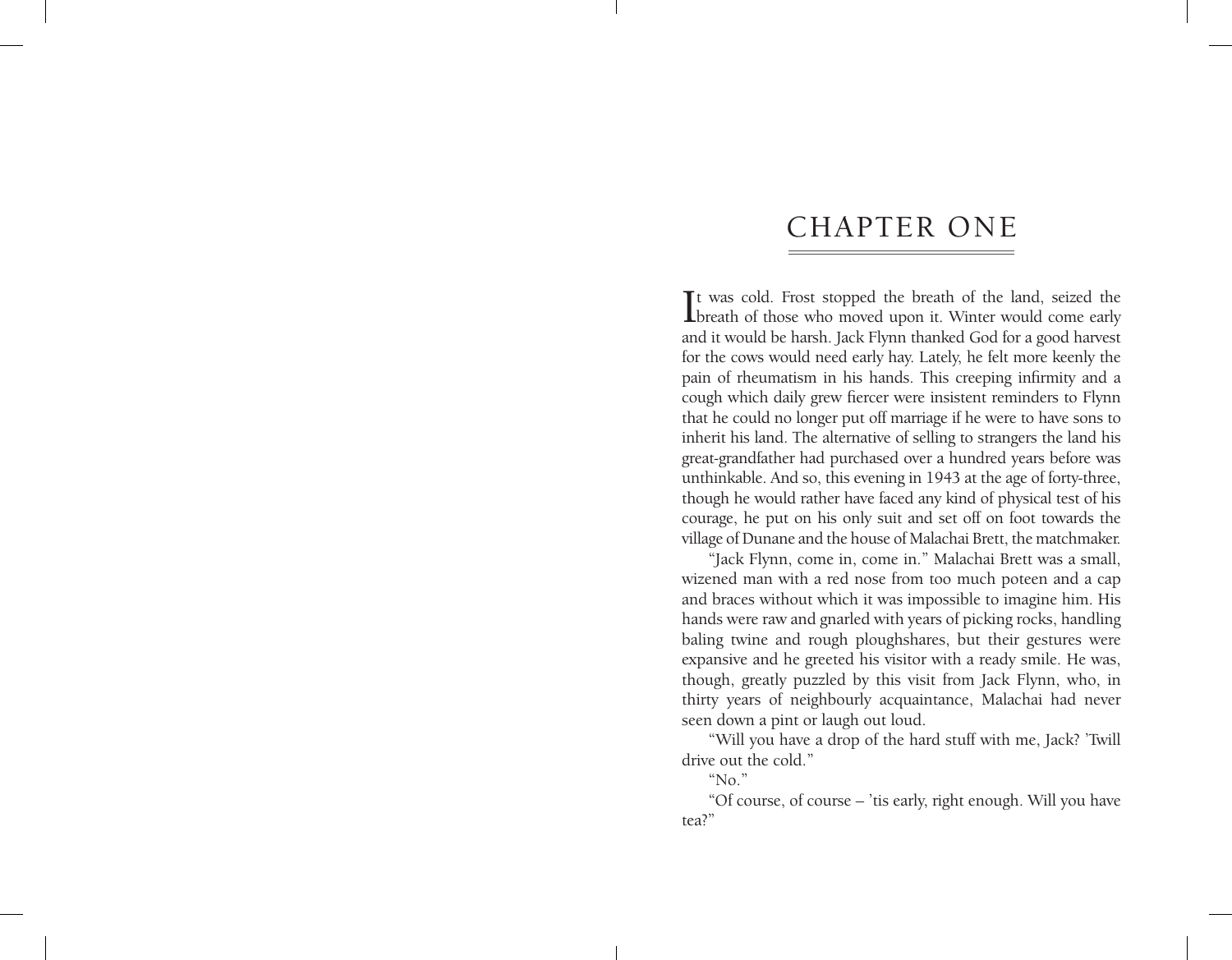"No, no."

Jack shifted uneasily, spat into the open grate, then spoke. "I want to get hitched, Brett. I have enough money and land..." He could not go on. Malachai struggled to suppress an amazed guffaw but he checked himself – he had seen what a thump from Jack Flynn could do to a mocking face. He could not, however, think of anything to say in response to this most unexpected of announcements. After what seemed a long time, Jack turned to face the matchmaker, fully expecting to see him purple with suppressed laughter. Instead he found only a mildly bemused expression and Brett's eyes fixed on the hearth.

"Well?" barked Jack.

"Well," answered Malachai distantly. Then he seemed to arrive at definite thought. "Did you have anyone in mind?"

"That's what you're for!" came the gruff reply. The clock in the corner ticked smugly and the shadows grew longer as the early winter evening seeped across the village. Malachai busied himself adding coal to the fire, poking it into embers till it smoked and caught.

"Now, Jack, forgive me, but you're no young fella." Without turning to face him, Malachai registered the sharp rise of Jack's head and he continued quickly, "So we have to be careful – extra careful – about this match. You don't want an auld one that's no good for… breeding." Malachai met Jack's eye, risked a conspiratorial wink, regretted it, and moved on. "Now let's see… there's Nancy Madigan, over near Darcy's. She's not a bad catch – ten years in the convent at Cashmel and a fine pair of hips on her. I'd say she's good for a few years yet, Jack." Jack was startled at the image of Nancy Madigan swaying full-hipped through his milking parlour, stirring stew on his range with her wisps of carroty hair and plump, veined cheeks. People would say it was all he could get.

"She will not do."

"Ah, now, Jack," began Malachai slowly, beginning to relish a little Jack's discomfort and intrigued by the idea that Flynn was finally succumbing to carnal desire, "it never pays to be too hasty. Nancy's a good woman. She've a fine strong back on her and she'd make a fine mother. She've a hundred or two coming to her, too, when her auld fella goes – won't be long, now."

"I don't want money. Who else?" The clock ticked itself to sleep. Malachai rose from his fireside chair, wound the clock, and lit a gas lamp.

"Is it a looker you're after, Jack?" Jack scowled more intently at the fire. "Well, now," continued Malachai, already seeing the incredulity on the faces of the other men as he related this extraordinary episode over a few pints at the local bar, "that's a different league altogether. Tell me, Jack, was it a young one you were looking for?"

"For crying out loud, Brett, will you stop your codding around!" Jack rose from his chair and rounded on Brett so that the matchmaker leapt backwards in alarm, dropping his taper. "You're like a dog sniffing round a heap of dung with your stupid questions. It's a simple enough request, isn't it?"

"Ah, now, Jack, calm down. It's not often I have to do all the asking! Usually, the man have someone in mind at least, or else, it's the father who comes, looking for a match for his son." Malachai, seeing Jack's jaw clench, did his best to feign matter of factness but Jack did not miss the tremor in his hands as he retrieved the taper and put it back in its tin on the press. "Now I'm only trying to help you, Jack."

Flynn crossed the room and threw open the door with such force it smashed against the wall and made the little window pane shudder in its frame. In the doorway he turned.

"To hell wit' you, Malachai Brett! Sure what could the likes of you do for a real man, anyways?" With his pride momentarily restored by this show of bravado, Jack Flynn set off to his lonely farmhouse. The door shut, the fire roaring like laughter in its grate, Malachai hugged his knees in anticipation of relating this meatiest of events to his wife and sons when they returned from evening mass.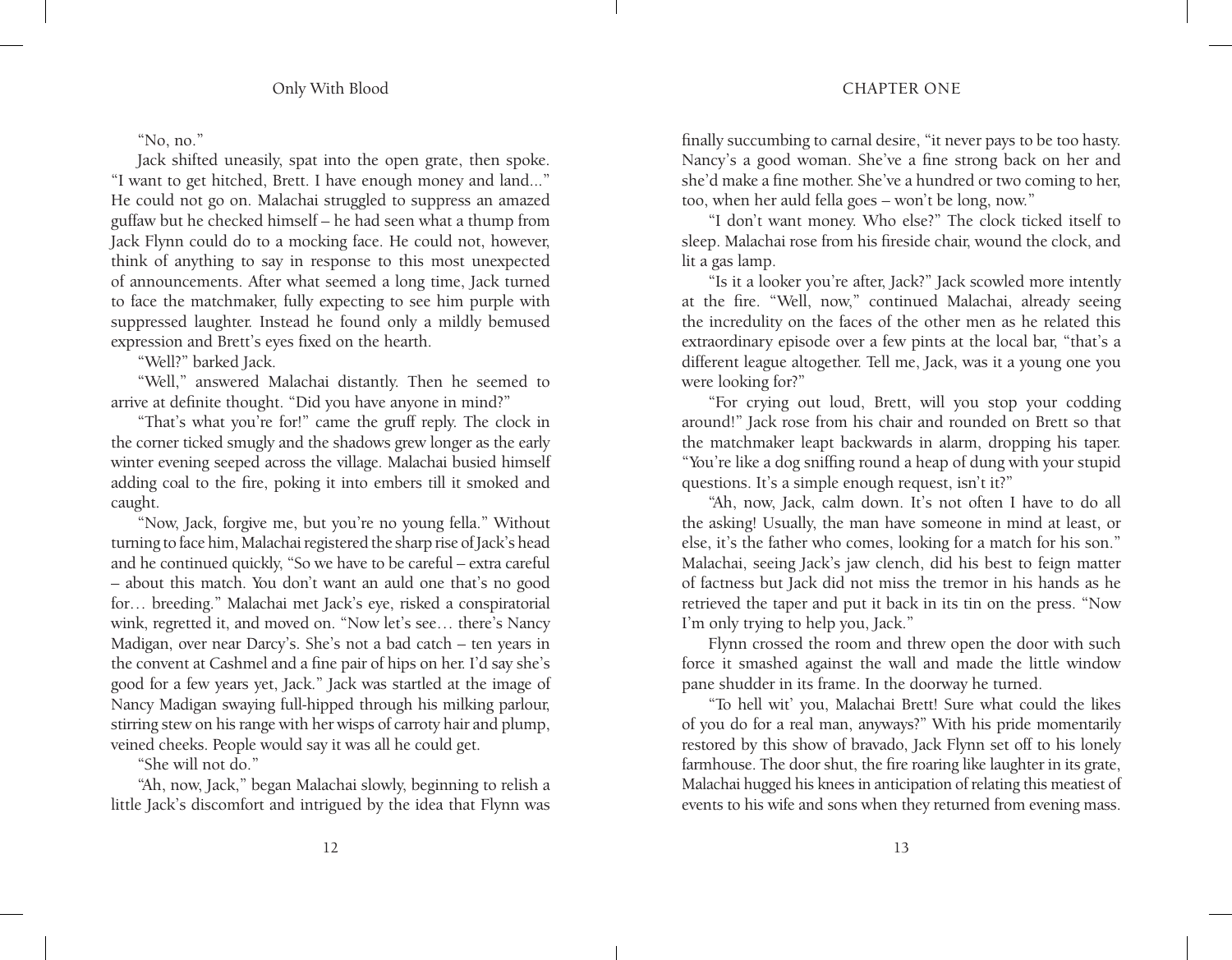### \* \* \*

The following evening saw Malachai in his usual corner seat of the little bar in Dunane, surrounded by sceptical farmers. "I swear to ye, lads, he be after a woman to warm his old bones. She have to be good-looking, too."

"Did he mention any names?" asked one listener.

"He did not. I suggested Nancy Madigan, but he turned up his nose – 'She will not do!'" Malachai adopted Flynn's snarl, narrowed his eyes, and scowled at each farmer as Flynn had scowled at him the previous evening. The imitation was a good one, capturing the tight-lippedness and barely controlled fury which seemed always to set Flynn apart from his fellows. The listeners laughed.

"Who the hell would want to marry him anyway, the dirty auld beggar – and him past forty?" enjoined a younger man who would have liked the means to marry himself but was some way off yet.

An older man, married with several children, added, "Sure, would he know what to do with a woman, Brett? Could you show him?" More raucous laughter. A few became uncomfortable at the turn the conversation was taking and glanced nervously at the door as if Flynn could walk in at any moment, though he hadn't been known to do so in twenty years.

"Away wit' you, O'Riordan, you dirty dog," replied Malachai, determined to regain his position as respected narrator. "What he does wit' her is his own concern and none of mine."

"'Tis a skivvy Flynn is looking for – nothing else. He've no time for the rest of it," said another quietly, from the depths of his pint.

"Ah, he's not a bad-looking man now," mused Malachai. "A fine dancer and a handsome man in his youth."

"What?" The young man spoke again, inexplicably piqued by this turn of events. "Sure he've less hair than Malachai, now, and a scowl on his puss, boy, would stop a clock!" The company erupted in laughter at this petulant put-down and someone slapped the young man on the back.

"Don't worry, Dan – he've no chance against you in these races."

"He's big, mind," conceded the lugubrious man from his pint mug. "I wouldn't like to take him on."

A new voice carried clear above the others from the bar. "Have he much brass, do you think, Malachai?" The company turned to observe Mick Spillane, leaning against the bar and listening with increasing interest to the banter.

"Well, now, Mick," began Malachai in his best narrative tones, "he must have a fair few shillings in it for he've no one to feed except himself and he never drives a cow back home from market. That farm was paid for a long time ago. Then his auld fella must have left a tidy sum..."

There was a silence during which the older, weather-beaten men considered how well off they'd be without their families to feed. And in that moment, the germ of a plan took root in Mick Spillane's head. Mick had four daughters and no sons. Times were hard and two of the daughters were still at home. The elder, Maureen, was no looker and likely to take the veil. The youngest of his daughters, on the other hand, was a willful one with a mane of dark hair and a brain beneath it which was causing Mick considerable consternation. She would not, she insisted, be married off to some ignorant culchie. She would, she declared, go to Dublin and study at Trinity. "She will and her foot!" thought Spillane and snorted into his pint. "Malachai," he said at last, resolutely wiping his mouth with the back of his hand and indicating outside with a jerk of his head, "a word."

### \* \* \*

In 1921, aged twenty-one, Jack Flynn had been part of a flying column which ambushed and killed four Black and Tans posted to the village of Cappawhite. The column had been instructed by Michael Collins himself, and by the time the ambush occurred,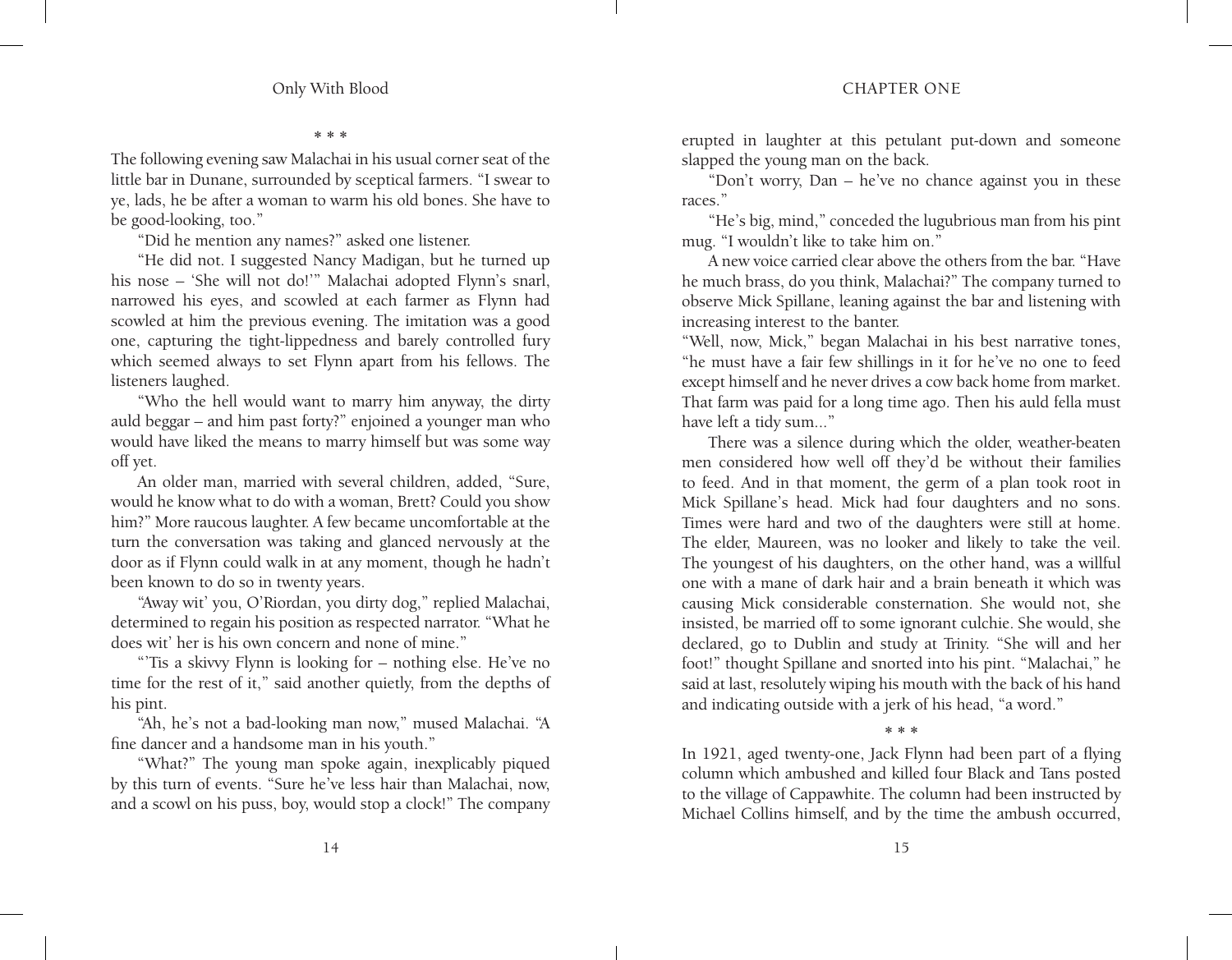the men were as familiar with the press of a rifle as a ploughshare on their shoulders. That was the high point of Jack Flynn's life. Now in his forties, life was a maelstrom of labour in all weathers, long, lonely evenings and dark, quiet mornings. He had immersed himself in hard work, firstly intent on impressing his brutish father, then on making more money than any of his fellow farmers.

Immediately following the murders of the four "Tans", Jack imagined he had achieved heroic status in the village. His vicious temper, he was convinced, would be regarded as the mark of a Republican activist of the highest calibre. He half expected Michael Collins to knock on his door and recruit him to the cause. His inability to relate to anyone on a social level Jack chose to view as evidence of an intellect disdainful of trivia. But within a year, guilt had usurped the triumphalism he had felt following his part in the Cappawhite ambush. He woke sweating from nightmares in which he relived that night and heard with a clarity he could not consciously recall, the pleas for mercy and cries of terror uttered by the four men whose lives he and his comrades had extinguished. Alone and with no one to reassure him of his righteousness in dispatching enemy occupiers who had undoubtedly committed their own acts of atrocity, Jack grew increasingly saturnine and depressed. More than anything, he was ashamed that he had shot men in their beds. No matter how much he tried to justify to himself what he had done, he could not escape the fact that there was no bravery in killing men who could not defend themselves.

Jack threw himself entirely into hard work and abandoned all attempts at social intercourse. No one invited him to drink in the local bar, and, in spite of his good-looks, no girl had the opportunity to soften the line of his mouth with a life-giving kiss. His only part in village life was when he drove his horse and cart to the chapel on Sunday mornings. He had never missed mass.

Jack never discovered exactly what had happened to his mother. She disappeared when he was a small child. His father, one stillblack morning, had left for the fields as usual. Jack had listened to his sighs and curses as he heaved himself out of bed, the heavy tread of his boots to the ladder, the descending knock of boot on wood. Then there was silence, broken intermittently by the hiss of spilt water on the hob, the clatter of metal on metal as he made his tea and the bang as he set his tin mug upon the table. Finally, there was the resounding thud of the door slamming shut and the house shuddered into breath. But on this occasion, his mother did not quietly open Jack's door, tread lightly across his room, and part the curtains on the early morning. She did not turn to his bed, smiling broadly, and say in a half-whisper, "And how's my Jack? There's porridge and nice, warm milk in it for good boys – come on downstairs now, pet." She did not bend to kiss him, her plait curling around the nape of her neck and falling against his face, tickling.

He had waited. He waited and waited until the sun clearly burst through the curtain gaps and he could hear the hens scratching and cackling in the yard. When the voice of Tom McCormack the dairyman called his father's name and asked him for the churns, Jack began to panic. This late and no sign of his mother! Leaping from his bed, he ran into her room. No sign. Heart thumping, he descended the ladder to the kitchen. It was cold. The range had not been stoked and the porridge can was still hanging in the corner. He reached for the door handle and heaved the heavy oak door towards himself. Then, using his right hand, he pulled himself around it to stand uncertainly in his night shift, not daring to cry out her name. No one noticed him. No one came. He turned and went back inside, pushing the great door away from himself and shutting out the metallic clangs of churns being hoisted onto Tom McCormack's cart, the gruff exchanges of his father and Tom Mac as they calculated the day's milk value.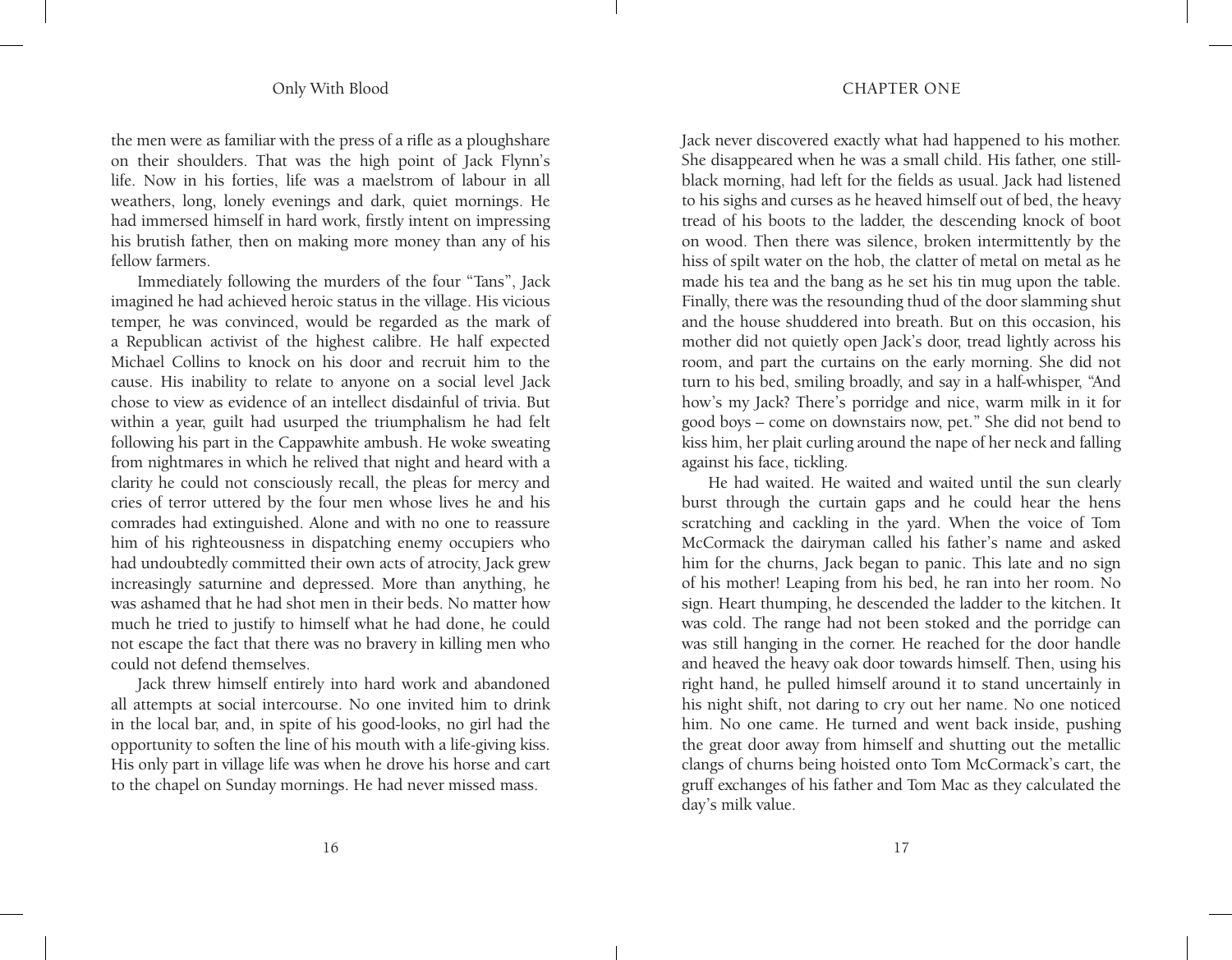Shivering with cold, Jack hauled himself up the ladder and climbed back into his bed, covering his head against the light. If he just waited long enough, she would come. He remembered his father, a few days later, on the only occasion of near-tenderness he could recall, roughly taking Jack on his knee and saying in a tone jarringly confidential, "Remember this, Jackie-boy, women are dirty, treacherous whoores and they rot a man's soul, d'you hear me, soneen?" Jack had nodded, wanting to disagree, to say that Mammy was not those things, but he did not dare. "Good boy," ended the brief homily and his father had ruffled his hair. Suddenly overcome with sorrow and disarmed by the moment of rare warmth, Jack had been unable to prevent the screwing up of his face and the outpouring of hot tears.

"When is my mammy coming back home?" He had hit the floor with a thud and began to bawl, his mouth a startled tunnel from which issued at once all his childish despair. Rivulets of snot poured with tears around the curves of his mouth and chin while his tiny chest heaved with the effort of drawing breath. "Mammy, Mammy!" he gasped again and again until his father roared, "Will you stop your wailing, you scut! Your mammy's not coming back, d'you hear me? She's not ever coming back so get that through your thick skull. Get used to it." Jack had stopped calling, but, still sobbing, he pushed himself up on all fours, then to his feet. He crossed the kitchen to the ladder and the sanctuary of his bed. He never cried aloud for her again. Forty years later, as he walked his cows back to the field after milking, Jack spat at the memory. He had never dealt with the terrible grief at losing his mother so suddenly and inexplicably. It waited for him, just below consciousness. He often woke from dreams of abandonment.

Over the years, he had come close to hating her. He understood that somehow she was to blame for his fear of womankind. Now, Jack was sure that Brett would have told the whole parish of his wish to wed. He blushed in the biting wind and lashed at the nearest cow's hindquarters. Her startled lowing set all ears twitching, and the herd's heavy shoulders moved faster away from the man and towards the sanctuary of their frozen field.

\* \* \*

Caitlin Spillane was seventeen when her father decided she would marry Jack Flynn. She was a beauty with a quick wit which caused her teachers to shake their heads in lamentation that she was not a boy, for surely it was a shame to waste such a brain. She had come top of all the pupils in the local school in her Intermediate Certificate examinations. Her bold assertions that she would try for a scholarship to Trinity College, Dublin, only made her mother laugh disparagingly. "You will do no such thing, Caitlin Spillane! Set your mind on simpler things. Farmers' daughters do not go away on their own to Dublin or England. Unless of course you'd like to be a nun, like Maureen?"

"I will not!" Caitlin would reply and toss her lush hair as if to defy the very notion that such beauty could be shorn and denied. She planned to consort with educated men – doctors and politicians, city men with suits and pocket watches and shiny shoes who had manners and washed themselves regularly. She would look at her father, at his filthy boots and the streaks of cow dung down his trousers, the baling twine keeping them up, and she would try to remember the last time he had washed more than his face and hands. He would catch her scowling at him in disgust when he spat in the fire or wiped his sleeve across a running nose.

"What are you scobbing at?" he'd demand gruffly, nonetheless reddening at her evident revulsion.

"Oh, nothing," she'd reply in a tone which left little doubt she meant precisely that.

\* \* \*

At night, Caitlin would sit before the large mirror in the room she shared with her sister, Maureen, and brush her long shiny hair. "Aren't you ashamed of yourself, preening in front of the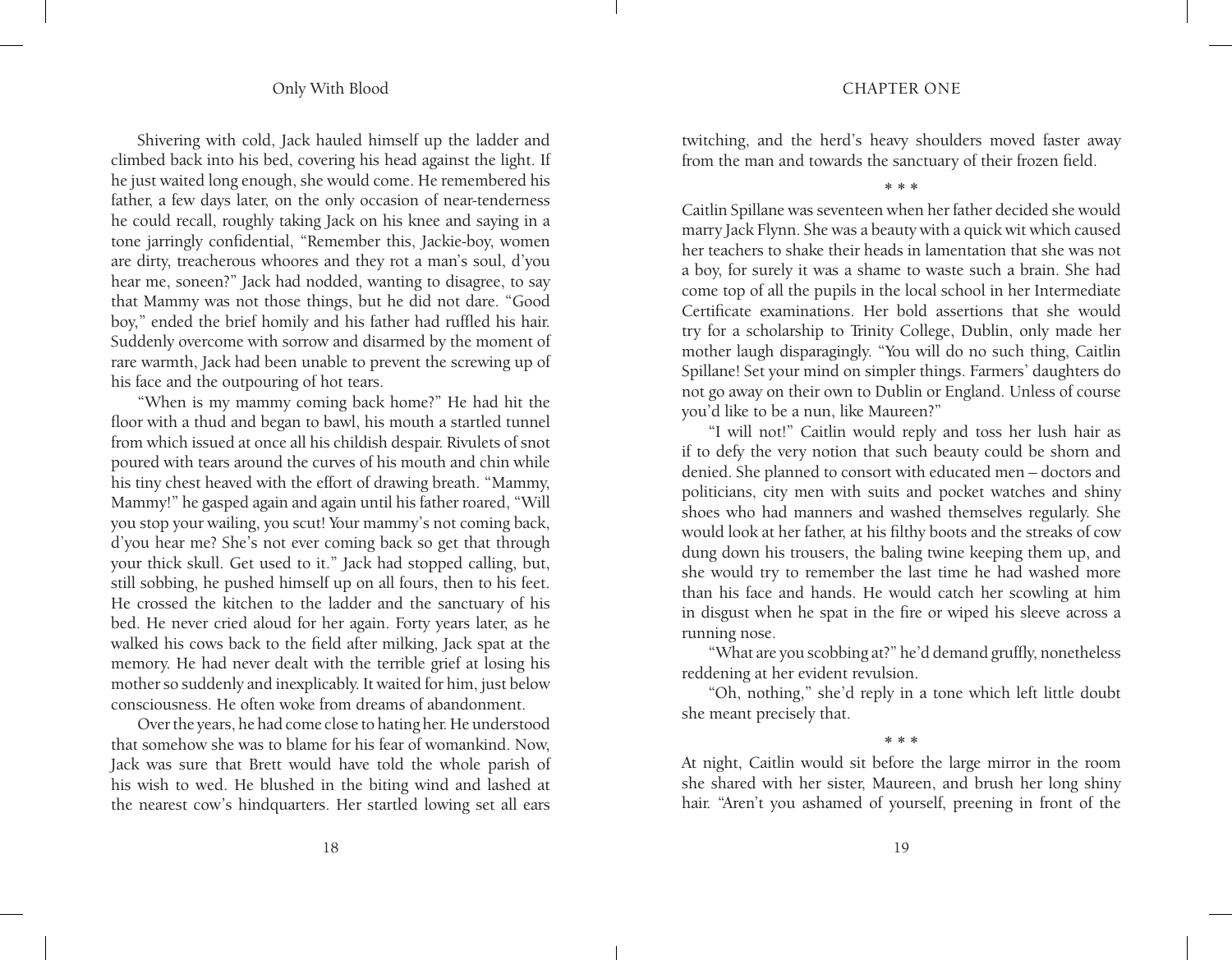mirror like an auld jackdaw?" chided Maureen irritably, hitting her pillow in a gesture which indicated her wish to sleep.

"Isn't jealousy a sin, Maureen?" came the tart reply, addressed still to the mirror.

"Who's jealous? Aren't you fierce proud now, of yourself, for a culchie's daughter, Caitlin? A little humility wouldn't do you any harm, so it wouldn't. And pride cometh before a fall – don't forget that, miss high-and-mighty."

"Ah, cop onto yourself, Maureen. Read your Bible."

### \* \* \*

The milking over for another day, Jack eased off his boots and then sat contemplating the fire, a mug of strong tea in his hand. But this night, the sharp rap of hawthorn stick on oak jolted him from his choleric reverie. He was so unused to the idea of a visitor that he struggled to make sense of the sound which had shocked him. Wits gathered, he strode to the door and swung it open. Malachai Brett stood before him, obsequious but with the flint of an advantage in his eye. The big man blocked the doorway, light seeping around his heavy frame. "What the hell do you want, Brett?"

Undaunted, Malachai assumed the confidence of an important messenger. "Let me in, Jack," he said quietly. "I've some very interesting news for you." Jack, curious in spite of himself, stood back to admit the matchmaker. "This is cosy, now, Jack," continued Brett, surveying Jack's filthy kitchen.

"What do you want, Brett – spit it out." Suddenly weary, Jack rubbed his forehead with an aching hand. The rheumatic pain in his knuckles was severe enough that even this movement caused him to wince.

"You recall our conversation the other day?" began Malachai, in as assertive a tone as he could manage, given the scowl on Flynn's face. "Ah, will you sit down, for the love of God, Jack, and hear what I have to say?" Jack sat heavily, eyeing Malachai all the while. "I've been doing a bit of discreet research, Jack, and I've found the very young one you'll want." Malachai allowed himself a wide grin which showed his sharp black and yellow teeth. Like an old fox, thought Jack.

"Who?"

"Caitlin Spillane - Mick Spillane's youngest. A rare young one. Sure she haven't left school yet, and she's fine looking, boy."

Jack struggled to remain calm. "I don't know her," he growled.

"Jack, Jack, you're a hard man! Have you not seen her? She be at mass every Sunday with Mick Spillane and the rest of them. She's a good girl, Jack – she've a fierce brain in her head, they say."

"It's not her brains I'm concerned with," Jack spat into the kitchen grate. "Can she cook? Can she clean? Can she milk a cow?" He rose, walked over to the centre of the room, and faced Malachai square on. "Can she keep her mouth shut and keep out of my way when she's not wanted? She won't be needing brains around here, Brett."

For the first time, Malachai started to appreciate the enormity of what he was doing. He could not proceed in making a present of this young girl to this tyrant. A joke was a joke and there were the makings of a very good next instalment of this compelling tale for the amusement of the men in the pub, but there was nothing funny about the turn things were taking. He would have no further part in the sacrifice. "Now, Jack," he began, getting slowly to his feet and making towards the door, not a little concerned that his progress may be impeded, "I'll leave you in peace, so. Obviously, I've made a mistake. She's not at all suitable. Sorry for the trouble, now. Good night."

Malachai's withdrawal of the girl could not have worked better to hook Jack once and for all, if it had been planned. "Where are you going, Brett? I want more information!"

Malachai paused and half turned towards Flynn. "I wasn't entirely honest with you, Jack. I was trying to do Mick Spillane a favour, but to tell the truth, this young one is bad news. She've a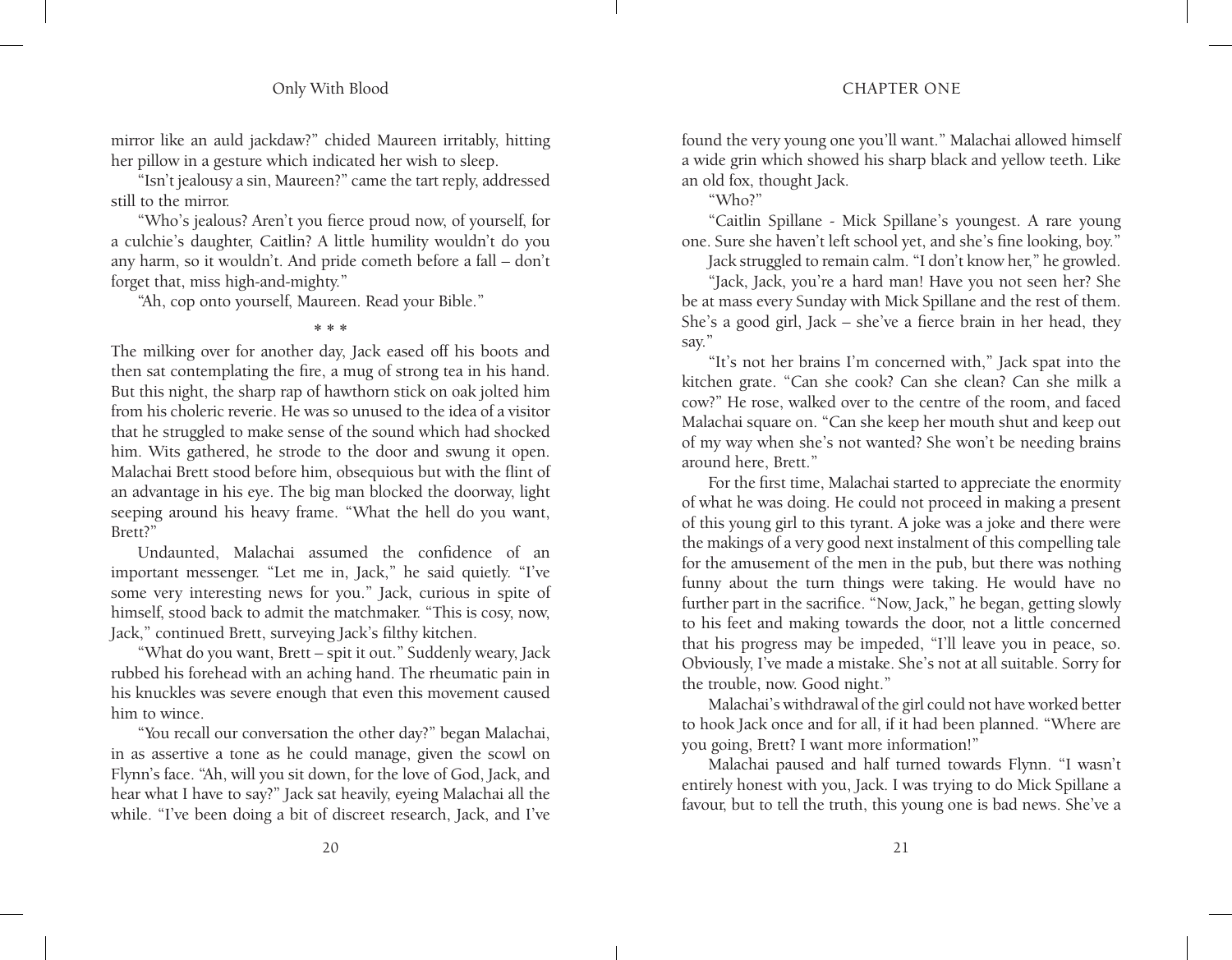sharp tongue on her and she's fierce proud and as vain! A man of your… stature wouldn't be bothered with a scut like that. I think Spillane is half-afraid no one will want her, the mouth on her. I'm sorry, Jack. Good luck."

"I want to see her, Brett."

Malachai heard the determination in Jack's voice. Well, if Flynn and Spillane negotiated the dowry between themselves, at least Malachai would not get his commission. There was some relief in that.

"I don't think it's a good idea, Jack," replied Malachai with as much dignity and wisdom as he could convey in his tone. Then, with one hand on the door handle, he placed his cap on his head with the other. "Good night to you now, Jack." And he stepped outside.

"Go on, clear off, Brett!" shouted Jack after his back. "Who needs you, anyway? I'll see Spillane myself!"

For answer, Malachai did not turn around but raised his hand in acknowledgment, nodding sagely at the expected response. "Ah, well – God's will be done," he consoled himself quietly and, turning his collar up against the biting wind, quickened his pace home.

\* \* \*

There had not been the feared reprisals after the Cappawhite ambush in 1921. The bodies were removed by Tipperary police around nine o'clock the following morning. They had discovered them at the barracks in the pitch dark of the previous night but fled home, terrified, lest they met the same fate. English soldiers arrived in Cappawhite about a week later, walked through the main street, and went into the bar in the evening, scrutinizing every man's face. None met their eyes. Those who had killed the Tans had come from a range of villages within a ten-mile radius of Cappawhite. Very few people could have said with any certainty who the men were who had pulled the triggers. And those who could would have died themselves before denouncing them.

At daybreak following the murders a group of silent villagers had climbed the hill to the Cappawhite barracks to see the corpses of the Black and Tans. Boys crossed their arms and contemplated the wounds, the glassy open eyes. Women covered their mouths and blessed themselves, whispered things to each other. Someone had fetched the priest from Dunane. Father Kinnealy, twentyeight and inexperienced, had been in on the conspiracy from the start, burdened by a series of confessions before the murders. He paced up and down, making the sign of the cross over each dead man, fighting nausea but eager not to alienate his parishioners. The son of a Cashmel accountant, he was wholly unprepared for the rawness of rural life, yearned for the sanctuary of his books and the seminary study hall. One of the "Tans" was found fifty yards from the rest, his clenched fists full of scree. Someone had shot him in the gut and there was no telling how long it had taken him to die.

\* \* \*

The night Malachai Brett brought news of Caitlin Spillane, Jack's nightmares began again. He woke sweating and rigid with fear from a horror which survived unconsciousness. He dreamt of babies, the slaughter of the innocents. They lay helpless in the road, chubby arms extended, hands dimpled as he had seen them in Madonna and Child pictures, but they had calves' heads and their eyes rolled in piteous fear. They were cold and naked and desperate to be comforted. At first Jack was beside himself with concern, maddened by his inability to help these calf-children for he didn't have a clue how to bring them solace. He thought of bringing them hay but they needed milk. Where were their mothers? He could not provide them with sustenance. Where were their mothers? He looked around crazily, his ears full of the desperate bawling of the cow children. A man approached. He wore boots and the customary drab garb of the farmer. He carried a pitchfork. Jack thought he was his father, but couldn't be sure. He might, he thought, be the cow children's father. The man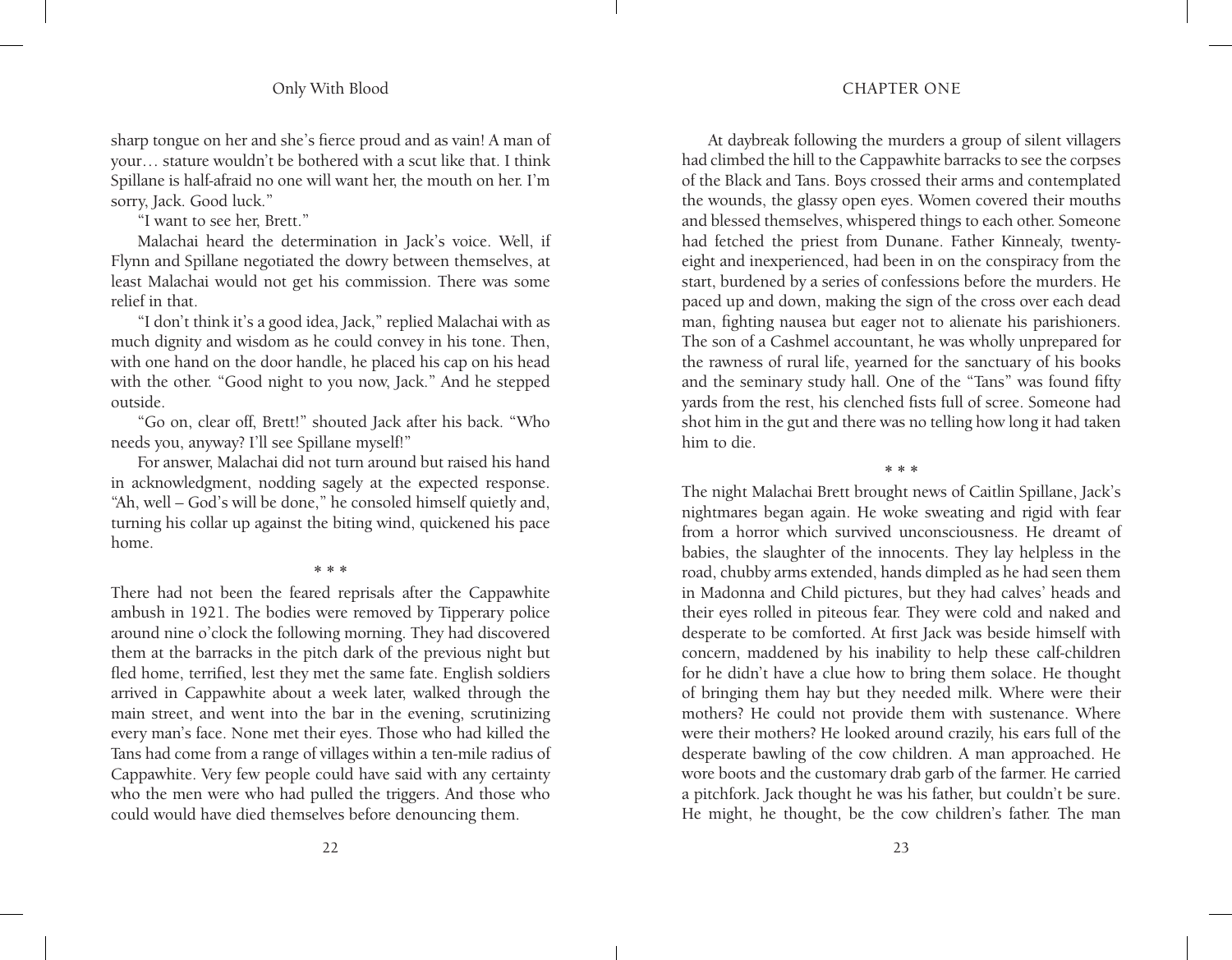stood over the babies and raised his pitchfork. "What are you doing?" Jack cried, horrified at the man's intentions.

"It is for the best," the man had stated. "They're no use, as you can see." With that, he brought down the prongs of his pitchfork and, with one swift motion, impaled a cow-baby through the belly where it wriggled and screamed in agony.

"Stop, please, stop!" Jack had screamed, but the man pitched the child away behind him and set to killing the next. Blood ran over Jack's boots and down the road, and he was assailed by a terrible grief. He woke sobbing.

\* \* \*

Caitlin Spillane played the accordion beautifully. The local boys would watch her long white fingers, sure and nimble as they pressed and spanned the keys. They coveted the way she looked at the keys as she played, as if she cared for them in the tenderest fashion. She played at local dances, but few of the young boys danced to the waltzes, jigs, and reels which flowed from Caitlin's accordion. They grouped awkwardly around her, hands in pockets, waiting for her to finish and occasionally plucking up the courage to ask her to dance. But Caitlin cared little for the longings of farmers' sons and labourers. Sometimes she danced with them, but on summer nights she was more likely to pack away her instrument, give it to her father for safekeeping, and leave the dance hall alone. She preferred to walk home rather than wait for her father to stop drinking and drive her there in his horse and cart. That way she could indulge her reveries in rare solitude and peace. Caitlin's disdain for ordinariness did not go unremarked by the local women. "Just look at that young one," they would whisper, watching her as she whirled absently across the floor in the awkward embrace of some red-faced ploughboy. "You'd think she was a queen, boy, the puss on her! Isn't vanity a terrible thing?"

"Sure 'tis. And her sister Maureen the quietest young one you'd ever come across and a grand girl wit' it."

"Give me Maureen any day of the week."

Caitlin knew their sentiments and did not care. She would be eighteen and sit her Leaving Certificate exams the following year. Then, then she would be free. She was quite sure she could win her scholarship to Trinity. She knew that it was practically unheard of for a girl, let alone a rural girl, to go to university but her grades would be so good they would not refuse her. She would read a science, become a doctor, find a cure for a tropical disease – leave forever the world of cows and farming. And the clothes she would wear! Fitted bodices and skirts, elegant gloves and shiny, pointed shoes. And then, who knew? Europe? America? A marriage of minds with a handsome doctor? She would swap her accordion for a harp or a piano, and an audience of farmers for genteel gatherings of cultured people.

\* \* \*

Sunday, and Jack strode up the aisle of the village church to his usual pew on the right, near the altar. But this particular Sunday he did not stare stonily ahead for the duration of the service. He stole quick glances to his left, then behind him in an attempt to catch the sloping shoulders and thick, greying hair of Mick Spillane. He barely registered the uncertain nods of acknowledgment as his eyes scanned people's faces or the heads bending together to exchange surprised whispers at his uncharacteristic behaviour. When at last he located Spillane he scrutinized the two mantillaed heads to Spillane's left. Now, which one was Caitlin? The girls were of equal height and both followed the mass in their missals, holding the books open with white gloved hands. Jack gave up and looked ahead again. He realized at last that his behaviour would have attracted attention and every one would know he was interested in the Spillanes. "Ah, to hell with them all!" he thought, though panic gripped him and his heart raced.

After mass, Jack made his way to the end of the pew with more haste than usual, genuflected and crossed himself stiffly, then strode with his heavy steps down the aisle and into the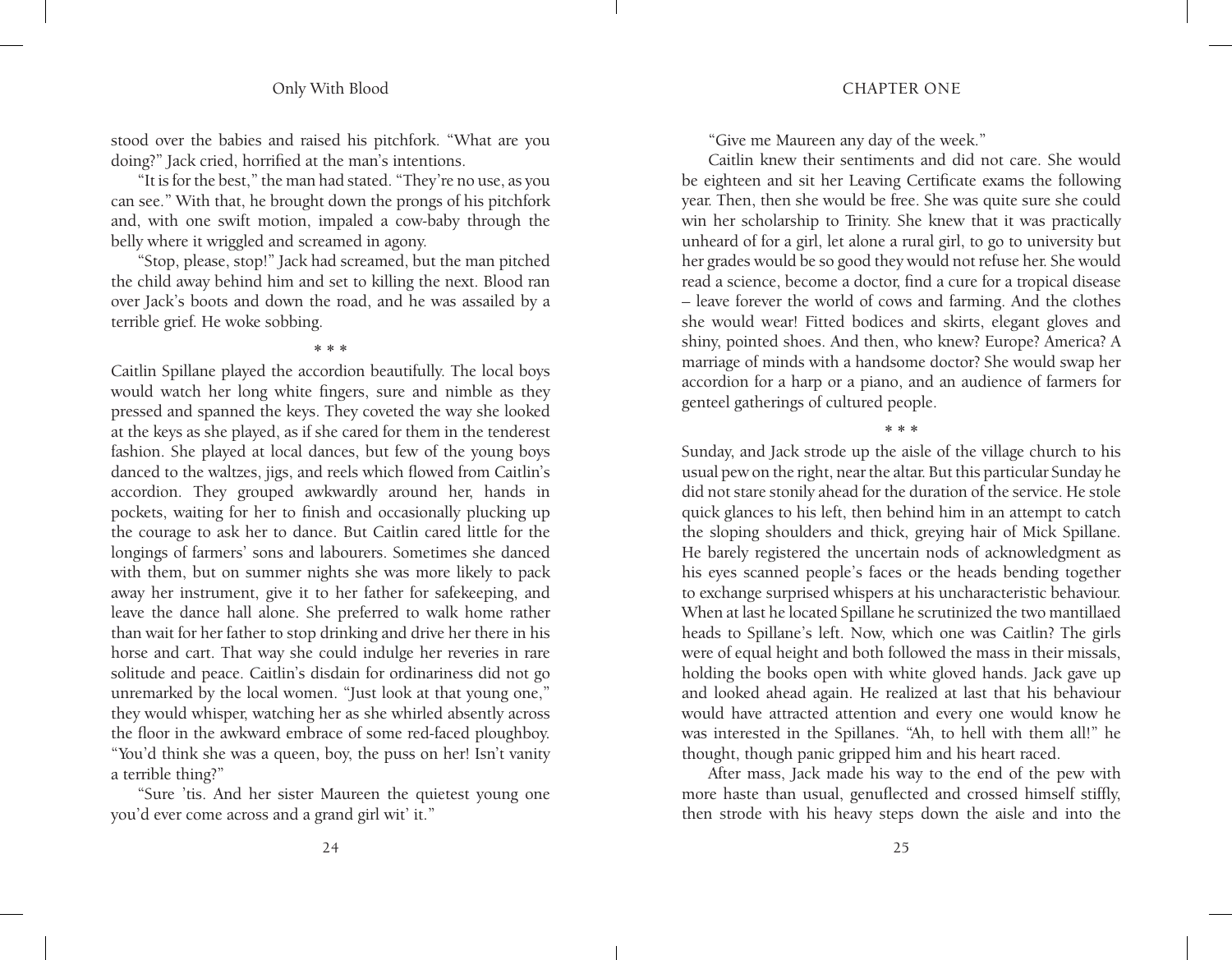autumn sunlight. He remained standing outside the church, nodding cursorily when people saluted him as they filed past. When at last he saw Mick Spillane he swallowed hard and greeted him with, "Are you right?", his direct gaze leaving no doubt as to the intended recipient of his words.

"Jack – hullo there. Fine day."

Jack reddened, unable to make any more social headway let alone express his purpose in stopping Spillane in his tracks. Spillane looked puzzled for an instant. He moved first one shoulder then the other to let people file past him as he stopped before Flynn. Then realization dawned. Malachai Brett had said he would speak to Flynn about Caitlin. Mick hadn't bargained on being caught like this though, in public, not ten paces from his family, none of whom he had informed of the plan he was hatching to marry his youngest daughter to this man near his own age. Both men shuffled awkwardly. Spillane bent his head and spoke to Jack through barely parted lips.

"Is it Caitlin you're wanting to talk about? I haven't told her yet. Are you interested?" He looked up and searched the vivid, tormented eyes.

"I haven't seen her yet, have I?" came the uncomfortable reply. Mick thought for a moment, looked around briefly to ascertain the whereabouts of his daughter, then called to her.

"Caitlin, come here a second. Say nothing" – the last injunction to Jack, who hardly needed warning.

Caitlin, puzzled that her father should be talking to the miserable old devil, Jack Flynn, took her leave of the school friends with whom she had been talking and approached her father. At once, Jack saw she was exceptionally pretty and she carried herself well – straight back, head up.

"What?" she said, nodding briefly to Jack then focusing on her father's face. From that one word, Jack picked up her lack of respect for Mick and he straightened his back, assuming a stern expression.

"When is the next ceilidh? Aren't you playing?" asked Mick. "Yes. Why?"

"Isn't it enough that I'm asking?"

Jack coughed to give his breath an outlet. Caitlin frowned and searched her father's face for the meaning of this exchange but found only a warning in his eye to mind her manners.

"Next Saturday, at Dundrum," she said sullenly, turning her sulky gaze on Jack. She didn't know why she was being asked to perform in this way; her father knew well enough when the next ceilidh was for he had already arranged to meet several people there. She watched a flush spread across Jack's face. He had never struck her as one to blush. For a second, Jack met her eyes and was startled by their brightness.

"Is it alright if I go, now, da?" Caitlin asked, as politely as she could manage. Spillane was evidently pleased with his daughter's behaviour. A man must be seen as master of his household.

"You can." He did not catch the curl of her lip and the scorn in her eyes as she turned away from him but Jack did and he could not resist a smirk at Spillane's expense. When she nodded at Jack to take her leave he regarded her levelly, nodded back. How clear and blue her eyes were, how lustrous her hair as she tossed it over her shoulder and walked away. There was not much fear in her.

"Well?" enquired Spillane, with the confidence of a man parading stock at a market.

"She will do," said Jack, "but she's spirited. She needs a few jerks on the reins, boy." Spillane was surprised. Jack was shrewder than he thought.

"I wouldn't lie to you, now, Jack." Spillane became ingratiating. "She's got a… way with her, alright, but nothing the right man can't cure. Sure, she's no match for the likes of you, Jack. No problem at all." He eyed Jack and watched with satisfaction as Flynn straightened up under the flattery. "Do we have a bargain?" he ventured.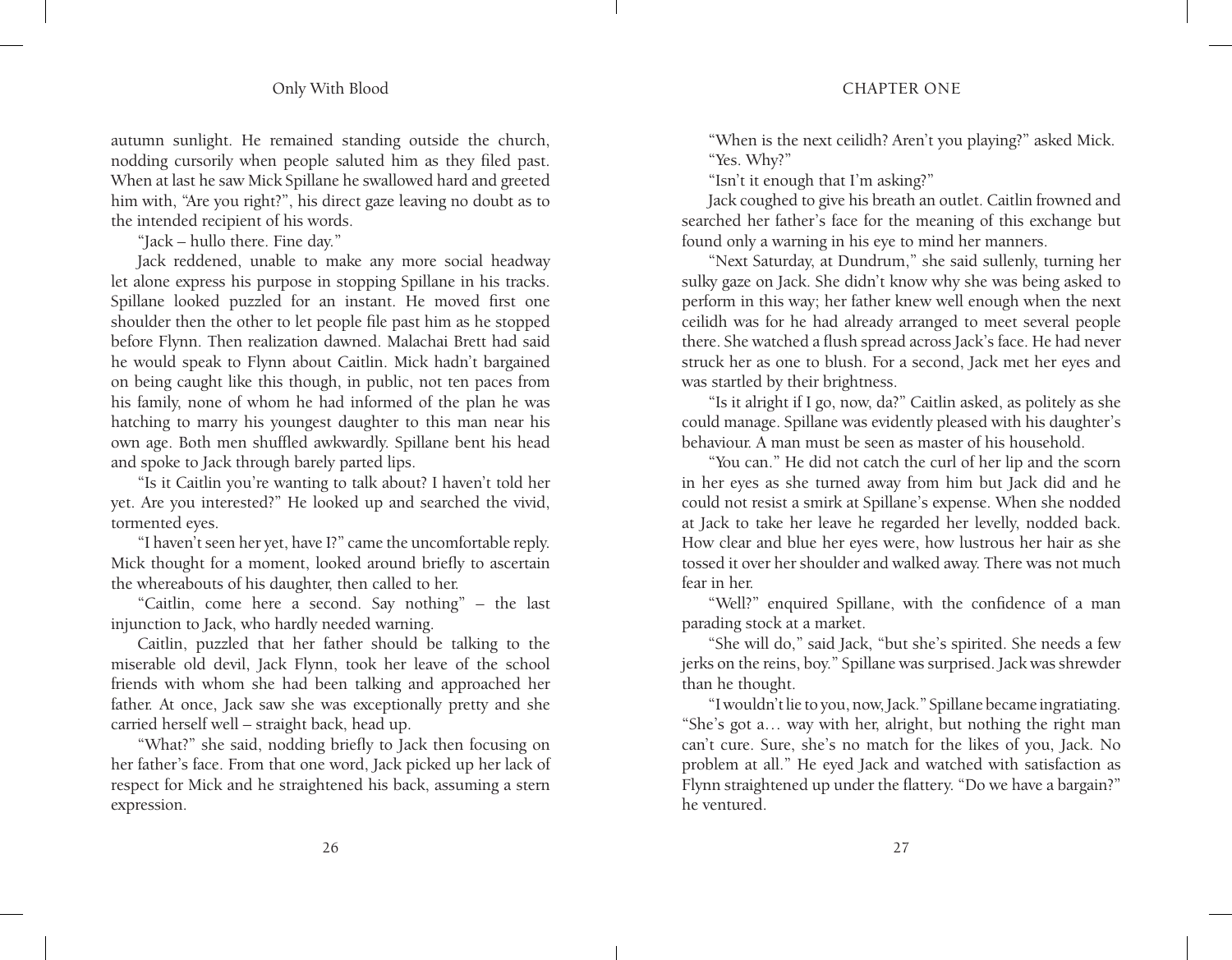"We do." And the two men shook hands, once, firmly, feeling the strength of each other's grip.

"I'll discuss terms with you later, so." Mick regarded his boots, put his hands in his pockets. "There're plenty would jump at Caitlin given half a chance, Jack. She's a rare young one. I hadn't thought of matching her now 'til Malachai said you might be interested. 'Tis a favour, really." He looked up. Jack narrowed his eyes and curled his lip.

"You'll get what she's worth." Jack walked away to where his horse was hitched and mounted his cart. He began the drive home. Mick watched him go for a few seconds, then rubbed his hands in sudden excitement. He had solved several problems at once; he had become comfortably well off, he had avoided the possibility of having to waste money on some half-baked scheme cooked up by Caitlin to get educated – and he had finally shown her who was boss.

\* \* \*

For the rest of that day, Caitlin Spillane moved through Jack's thoughts "like a fine filly", he decided, "a filly in need of a master". He drove his cows back to the field after milking, barely aware of the biting frost or the pain in his hands. The cows moved with a leisurely gait, the pungent warmth from their tightly packed bodies comforting in the darkness. Every now and then one of them would snort or low as if in need of reassurance in the pitch stillness. At the gate they paused patiently while Jack moved around them to open it, then they filed through as one. This night, Flynn felt keenly the loneliness he usually suppressed. As the last cow passed through the gate, he reached out with near tenderness to touch her rump. His cattle were indifferent to him and his welfare; he was part of their routine as they were part of his, yet there was comfort in that.

# CHAPTER TWO

 $\begin{array}{c} \n\text{Come on now.} \n\text{Come on we back} - \text{no time for dawelling,} \n\text{darding - we must be back before dark to do your daddy's} \n\end{array}$ tea." Jack ran to his mother, face screwed up against the sun, curls bobbing, hands outstretched. "Sure, you're too big to carry, Jack! How can Mammy carry a big boy like you?" Yet she lifted him all the same, using his momentum to whirl him off the ground and round twice in the air before she hugged him to her, crossing her arms under his backside. She kissed him once, twice, in the hollow of his neck, making his tummy tingle, and he squealed and chuckled in delight. "Come on, now, pet, let's hurry." She put him down, picked up her basket in her right hand, and grasped his soft hand with the other, which curled inside hers like a flower.

\* \* \*

In the landscape between sleep and wakefulness, Jack followed himself and his mother down the road on a visit to his Aunt Maisie's house in a village called Golden, seven miles from Dunane. They walked and hitched rides from passing farmers, fortified by milk from a jar and soda bread, which she carried in her basket. He wondered why the village was called Golden, but his mother didn't know. She guessed it was because a beautiful lady had once lived there, who was the pride of the county, and she had long golden hair to her knees, which shone like the sun. All the men flocked to catch a glimpse of her, and her name was Mary. But it was just a guess, and she would smile at the wonder in his round eyes and the squint on his face as he tried to look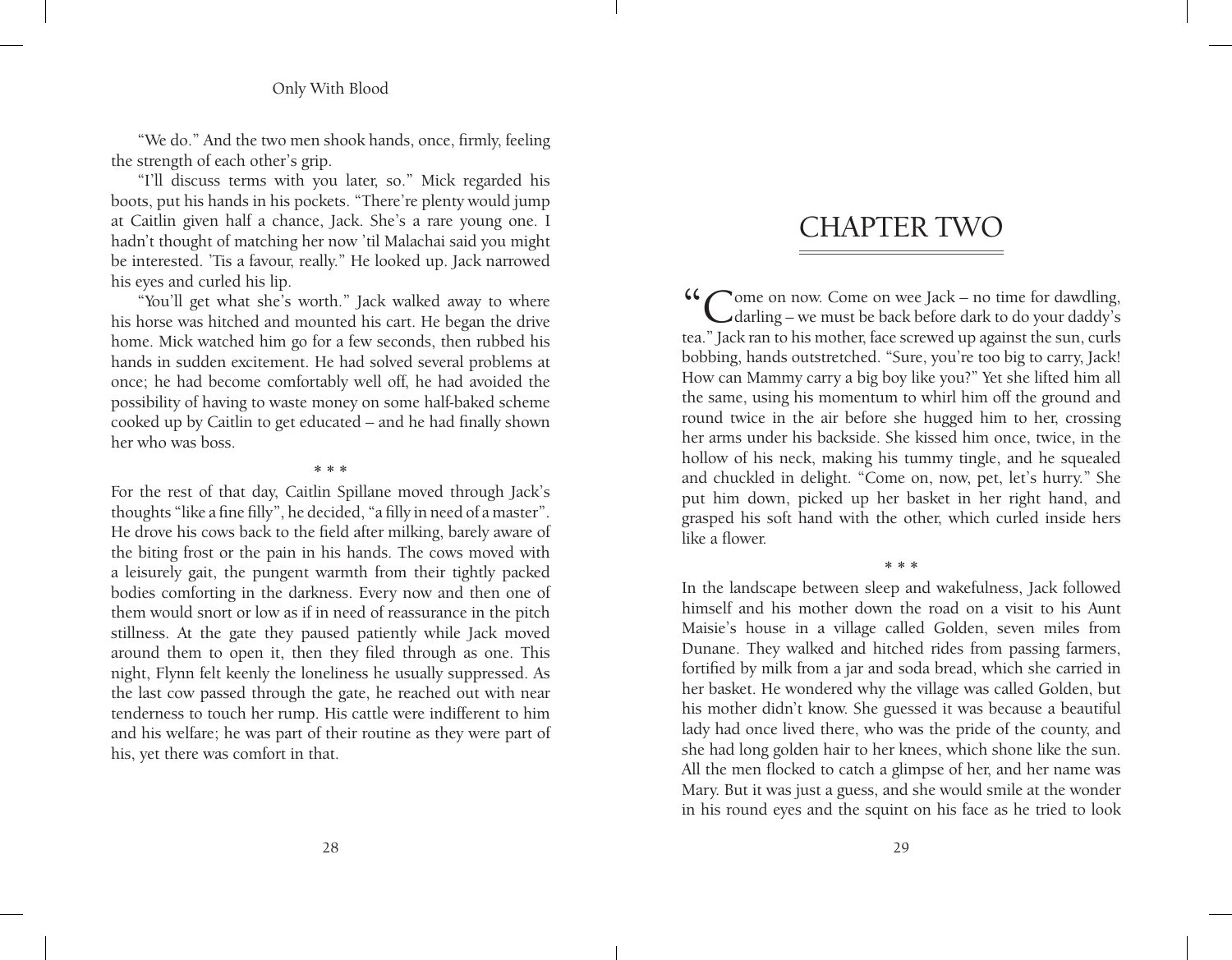into her face in spite of the sun. "What happened her?" he had asked as they were jostled in some donkey cart.

"Well, 'twas very sad, for Mary got sick and died when she was still a young one, and no one was able to marry her." But when she saw the distress on his face, she soothed him with promises that Mary with the gold hair was in heaven, and happy, for she was closer to the sun and with Jesus and all the angels.

She used to sing for him. She had a lilting, sweet voice, and she sang mournful ballads when he was tired. He would lie in his bed and watch her eyes. Sometimes they filled with tears, but she would clear them away and smile again. He loved to lose himself in the pictures conjured by her songs: of ladies weeping in fields of flowers and men on horses, riding away from love and into battle; children and maidens succumbed to untimely deaths or were exiled from the land they loved. But the one which moved her most, she told him, was about a lady who was turned into a swan and doomed to live alone on the River Moyle, until Jesus allowed her soul to enter heaven. He dreaded that tune, for always it meant she was unhappy. But there were other days – like the ones when they went to Aunt Maisie's house – when she would be blithe and the songs would trip from her lips: light, rhythmic airs in which leprechauns schemed to keep their pots of gold or lovers conspired to meet by moonlight. She would pick him up and whirl him around and he felt happy that she was happy.

"You know what, Jack?" she would sometimes say. "You and I are songs. We are – everyone is."

"Yeh," he would answer, not understanding but eager to please her, and she would laugh, tousle his hair.

"One day, you'll understand. We all need someone to sing us, Jack. If no one sings us, sure we get forgotten about, we fade away. I'll never let that happen to you." How wistful she became, and he would frown, unable to follow her. "I'm going to sing you, like the beautiful song you are. And if you change, I'll learn you and sing you all over again. Sure we'll sing each other, you and me, will we?" \* \* \*

Aunt Maisie was his mother's aunt and kindly beneath her sharp tones and alarming jowls. Her husband was long dead and her children had moved away. She was enjoying her freedom. She made cakes which melted in your mouth, and blackberry jelly like Jack had never since tasted. She stood by her range, one brownspotted hand holding the handle of the kettle with a tea towel as it came to the boil, the other gripping her ample right hip. When the tea was made and the bread jammed, the cake cut, his mother would sit and talk in low, unfinished sentences, mindful of Jack's presence. Sometimes she would begin to cry and Aunt Maisie would tut and pass her a handkerchief, saying, "Ah, now, pet, now pet." She would turn to Jack, wipe the jam from his cheeks, and distract him with bric-a-brac from worm-riddled drawers: yellow photographs of unsmiling men, old tobacco pipes, and prayer books with pictures of chubby angels rolling their bulging eyes heavenwards. Often, she would stuff one of the pipes with tobacco and light it with a match from the mantelpiece. He would watch her, fascinated, through clouds of rich smoke, as she rocked and nodded and soothed his mother until his eyes grew heavy and he slept on his mother's knee, comforted by her warmth, though still troubled at the sadness she kept for Aunt Maisie. One visit, the last one, he had awoken to hear Aunt Maisie urging his mother to come and live with her. Sure, wasn't there plenty of room for herself and the young lad – and the baby too, when it came. They'd be grand. And she could stay in the cottage when Maisie passed on, for the boys had their own houses now. He had come to quickly, turned to look upon the weary, bowed face of his mother, searching it for the meaning of these words. "So, you're awake, are you, pet? Did you have a good sleep?" Had he misheard? He continued to look curiously into his mother's face. She smiled at him, rubbed his head. "Ah, sure Maisie, how can I?" was all she said, and he rested his head against her breast once more, puzzled by the ways of these women.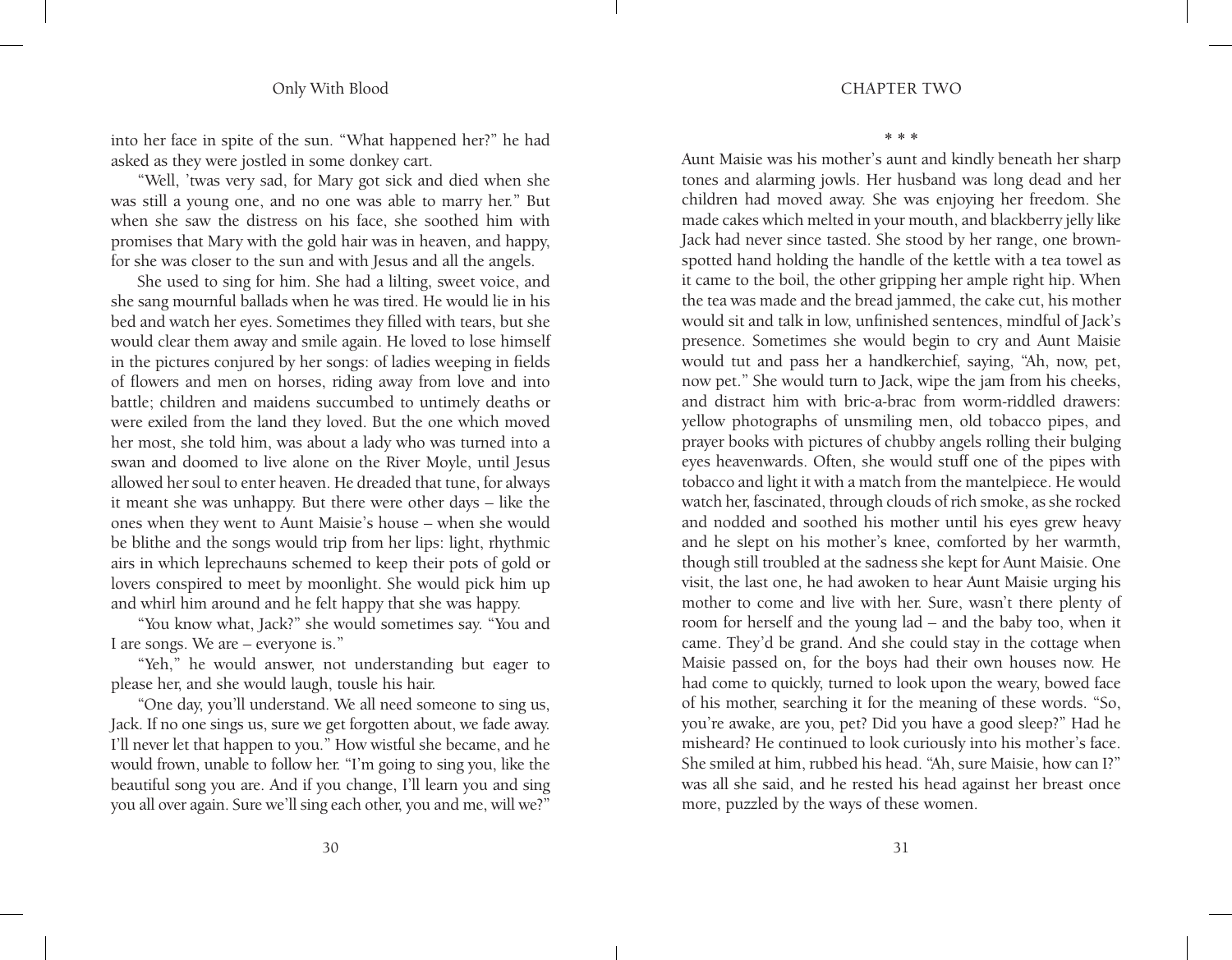A memory or a story he told himself? No, real enough.

Aunt Maisie had come to the house, once, after that last visit. His mother had flustered and turned red, wiping her hands repeatedly on her apron, hardly daring to look at Jack's father while she rushed around making tea, cutting bread. "Don't fuss, child." Maisie sat down at the table and parted her knees beneath her widow's dress, planting her walking stick firmly between them. She produced a pipe from somewhere beneath her shawl and to the horrified fascination of Jack's father had packed it leisurely and lit it, drawing the smoke with backward gulps through her puckered lips, like an ancient fish. She seemed oblivious to his incredulous stare and wholly unperturbed by its heat. Smoke curled around her head like conjured mists. He shifted uneasily because he could no longer see her face clearly. She glared at him and spoke through teeth which clasped her pipe stem. "How are you, Mairead?"

"Oh, grand, Aunt Maisie, very well," said his mother, dropping the lid of the teapot and bobbing after it as it wheeled giddily around the kitchen floor on its rim.

"You don't look very well to me." Jack had looked quickly towards his father, whose eyes were narrowing in suspicion of conspiracy. He wished Maisie would go away. Didn't she know what always happened? "Where did you get those bruises, child, on your face and arms? Sure you look like someone's been belting the life out of you, and you in your condition." Still, Maisie did not take her eyes from Jack's father's face. Jack looked at the farm dog, skulking under a chair, muzzle on its paws, eyes rolling from one voice to another. He wished he could crawl under a chair.

His mother seemed almost to have swooned. She sat down heavily, fighting for breath, her trembling right hand on her bosom, as though to steady her heart. She could not speak.

"How would you like to come home with me, Mairead?" Maisie continued. Jack saw his father's hands tighten into fists. The dog turned its head towards a wall, curled into a ball, feigned sleep. "Go and pack." There followed an agony of silence in which the dark forces of Maisie's and his father's fury gathered like storm clouds in the kitchen.

"Get out of my house, you old witch!" The first words spoken by his father brought a sort of relief, like the first crack of thunder in static air.

"I will go when Mairead has answered me and not before." Jack's father sprang to his feet and, with a sweep of his arm over the table, sent saucers spinning across the kitchen. They smashed in bright, white pieces. The dog whined, smacked its jowls, curled more tightly into itself.

"Sean, for God's sake!" His mother's plea was barely audible. She clutched at her swollen belly with eyes closed, dreaming this violence away.

"Get this creature – this, this… harpie out of my house or I swear to you, now, I'll wring her auld neck!" His father's voice had assumed a hysterical pitch. Yet, he did not advance on Maisie, who betrayed no feeling, her only concession to the physicality of things being a lowering of her pipe and an adjustment of the grip she had on her walking stick. Jack's father actually seemed wary of Maisie; she was old enough to be his mother. Maisie began to speak again. The steadiness of her voice made Jack's father seem like a child having a tantrum.

"Aren't you ashamed of yourself, carrying on like this in front of the child, and your wife about to have another? God help her! You know, it's men like you, Sean Flynn, are the scourge of Ireland. Ireland will be a bog, and that's all, with men like you in it! Nothing good – nothing good…" And here Maisie lost the evenness of tone she had preserved to that moment. She leant on her stick, using it to lever herself to a standing position, before she continued, "… will ever come of Ireland until the likes of you learn how to treat a woman with respect!"

Jack's father danced closer to her, fists raised like a boxer. She did not move but jutted her chin towards him and banged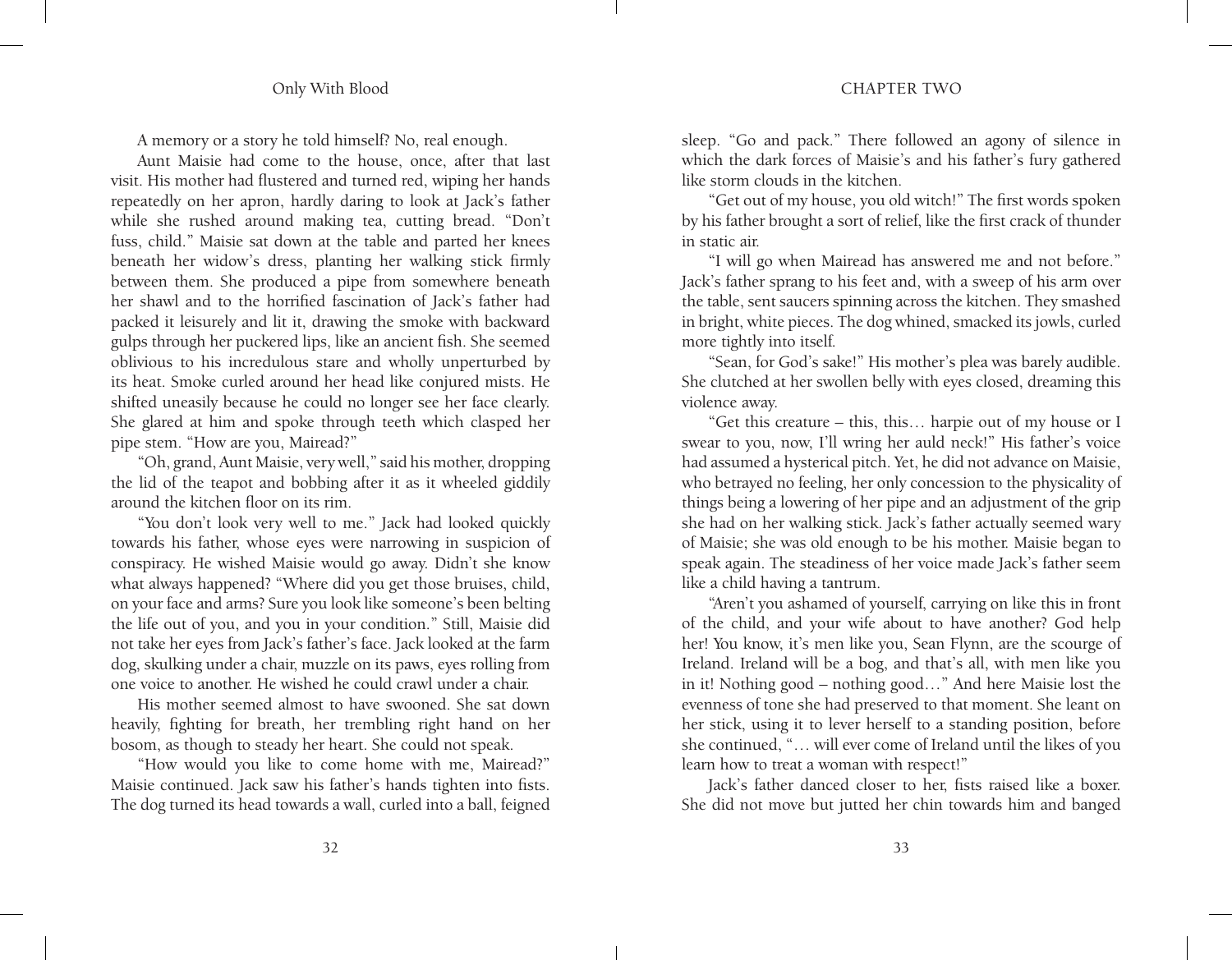the table with the side of her left hand, the pipe still gripped in its fist. "Give me a Sassenach any day, boy, for if they're soft as mud, they know how to look after a woman." Then she added loudly, "Are you coming wit' me, Mairead? I will not ask again." Jack moved towards his mother, distraught yet emboldened by Maisie's lack of fear. He had never seen anyone – let alone a woman – so unaffected by his father's fury.

"Go on! Get out, the pair o' ye, stinking whoores! To hell wit' you! And you too, huh?" He turned his fury on Jack, who now clung to his mother's skirt, staring dumbly at his father's mad eyes.

"Jack, pet, come wit' me. Come on to Maisie." Jack looked at his mother for the signal to obey, willed her to give it. It did not come.

"Mammy!" he insisted. Roused by his voice, she reached for him, held him close.

"We cannot come, Maisie. Go on, before it gets too dark."

"You're a fool, Mairead. He'll be the death of you and the child will be ruined. I'll go, so." And Maisie turned her back on all of them, then leaned on her stick to open the door. The dog made a dash for outdoors and freedom. Maisie climbed into her donkey cart and drove away.

Jack's father cursed and broke chairs into smithereens. He smashed photos of Jack's mother and ornaments she had brought with her from her girlhood, and he ground them to powder with the heels of his boots. He caught Jack's arm and hurled him across the kitchen, splitting his lip on the leg of the table, which finally got him what he wanted, some sort of defiance to justify the violence.

"For God's sake, Sean, leave the boy alone!" his mother shrieked and lurched from her chair after her son, wiping the blood from his face with her apron.

"Don't ever tell me what to do in my own house, you whoore, you – d'you hear me? Do you?" He menaced ever closer, spittle flying from his mouth, clenching his teeth. The first blow shook them both, knocking her sideways, and Jack sprawled on the floor with her. She had to curl into a ball on the floor to better protect her belly from his boot and Jack, having pushed himself onto all fours, watched as she cradled the unborn child.

Eventually, he left them alone and disappeared to the bar, "to clear his head of stinking women and the stench of treachery," he said. Jack and his mother clung to each other for a long time on the floor for fear he might change his mind and return. But something had hardened in Jack's heart against his mother. She should have taken him and gone with Maisie.

\* \* \*

Mick Spillane decided not to tell Caitlin, or his wife, of the bargain he had struck with Jack Flynn, until terms were agreed. He was surprised at the ferocity of his anxiety every time he imagined breaking the news of her fate to Caitlin; there was no telling what she would do. And then he would become angry; she would do as she was damn well told. Yet he could not escape the feeling that he was doing something very wrong. He sat alone in his kitchen drinking poteen by the range, drowning memories of Caitlin as a girl, Caitlin on the day she got the results of her exams, Caitlin as she filled a room with accomplished music, the very voice, it seemed, of her youthful hopes and dreams. Then, with the determination of a murderer he conjured images of Caitlin in her blackest moods, the set of her mouth, the defiant toss of her head, and worst of all, the contempt which made her blue eyes smoulder when he told her off. "Brazen scut!" he slurred aloud to himself and swigged at the poteen. "Good riddance to her," and he slumped into oblivion.

\* \* \*

The days were grey and cold. A bitter wind cut through the milking parlour. Still October and there was not a leaf left on the trees and the cows flared their nostrils across an unyielding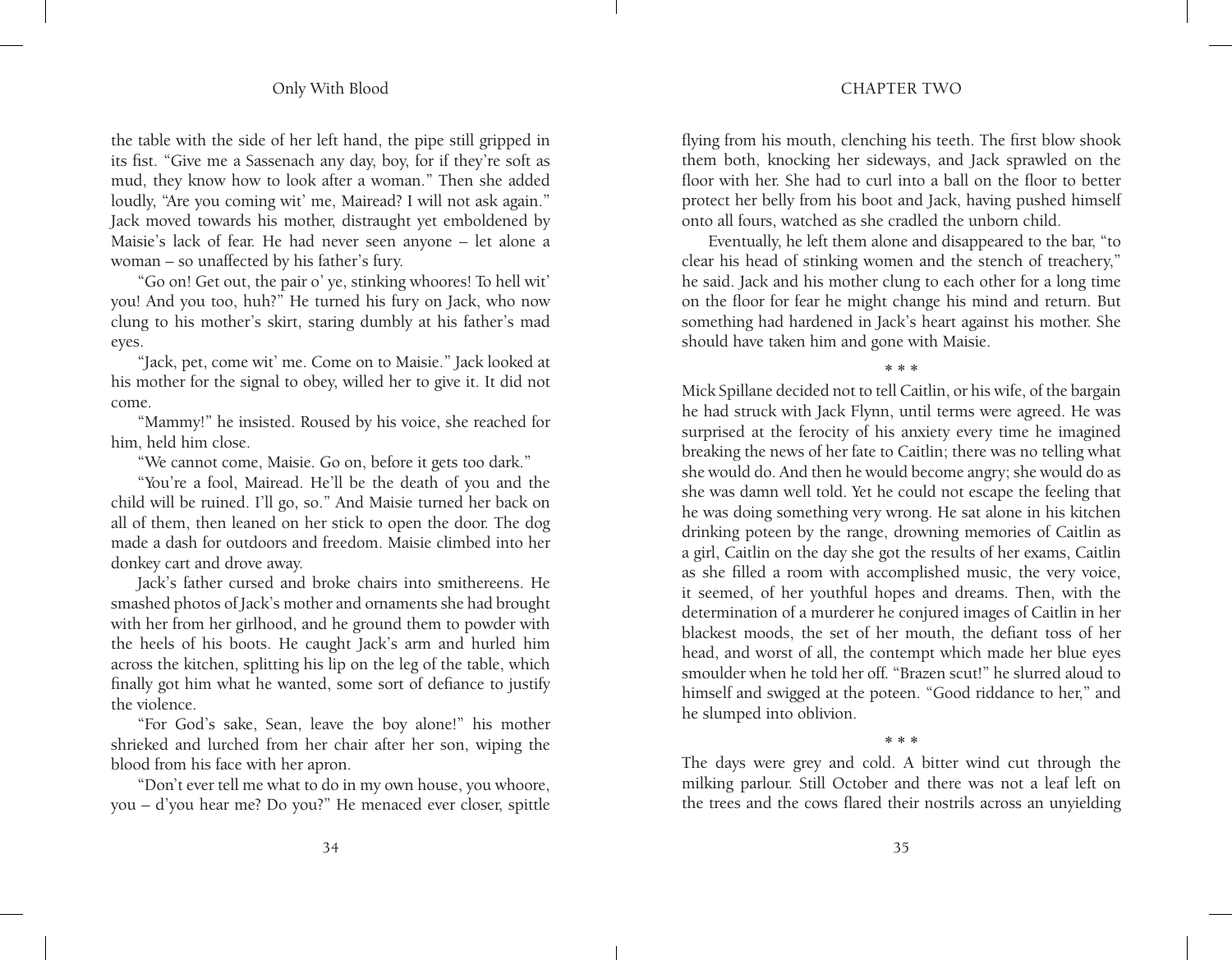Only With Blood CHAPTER TWO

expanse of ice in the water trough. Every morning at six o'clock Jack was in the field, breaking the ice and opening the gate to his patient cows, herding them up the road to be milked. The pains in Jack's shoulders, in his back, and particularly in his hands were almost unbearable at times on these freezing mornings. He looked at his knuckles, raw with cold and barnacled with callouses, and fought the panic at not being able to straighten his fingers anymore. How could these hands caress the flesh of a girl less than half his age? He thrust the thought from his mind. No details, just the blanket of duty, necessity. Abraham took him a handmaid when he needed a son. Jack would do likewise. The thought that he would have to talk to her terrified him as much as the thought of touching her. She was bright, so Malachai had said. But how sharp could a seventeen-year-old girl be? If she would only treat him well, that would be enough. And a little company in the evening. He imagined her rocking and singing quietly as she sewed something before the fire in the kitchen.

Jack had been bright. There had been none brighter in the village in his day. The likes of Spillane and Brett couldn't hold a candle to him. But his father had wanted him in the fields from dawn till dusk, ploughing furrows, making hay, sowing seed, picking rocks, digging trenches, harvesting beet, milking cows, rounding up calves for market. The chores were endless, the work merciless. In the end, so as not to miss school, Jack had risen an hour before his father, was in the fields by four, had done half a day's work by eight and was walking the two miles to the village school. As soon as he got in from school in the evening there was more work to do. He couldn't do his homework before seven in the evening and was usually so exhausted that he fell asleep on his books, filthy with sweat and dirt, his face often streaked with tears of frustration. And still, he did well in his Intermediate Certificate.

It was in the year that followed, studying for the Leaving Certificate, that he could no longer cope. It seemed his wit and ability to assimilate information in spite of obstruction had reached its limit. In order to succeed it was necessary to put in hours of hard work, grappling with close pages of fluent Latin and mathematical theories which could build new dimensions for his mind to explore if only he could be allowed time to fashion them. His father never said a word but his steely eye was enough to let Jack know any slacking on the farm would be noted. To ignore such warnings was to invite close-fisted blows of full force, or even a horse whip across the shoulders. Always the threat was the same: there would be no farm to inherit if Jack did not work on it. The thirst of the land must be slaked; the thirst for knowledge could dry up Jack's brain for all his father cared.

The truth was that his father was terrified of losing his farm. If his son left him for university, for a finer life, then who would look after the land? Who would plough the fields when he could no longer uncurl his misshapen hands? The purpose of the cycle was never questioned and happiness was no more a consideration to him than it was to his cows. And Jack never thought for a moment that he might really have a choice. He had dropped out of school, and although one concerned Christian brother had visited his father to express his regret, there was never a real hope that the boy would return. Jack poured his learning into the soil, reciting aloud Latin declensions and accounts of Punic wars, mathematical formulae and verses of poetry in Gaelic and English. The greedy furrows closed on and smothered them. He had been about Caitlin's age, then. It was strange how now he could not remember how to distinguish one declension from another, could not, now, even vocalize thought with ease. He had learned to live silently, speaking only to communicate basic needs. Just like his father.

\* \* \*

By seven o'clock, the milking was done and Jack stood in the yard, pumping water over his boots before going inside. It was dark and there was more frost in the air. Once inside he boiled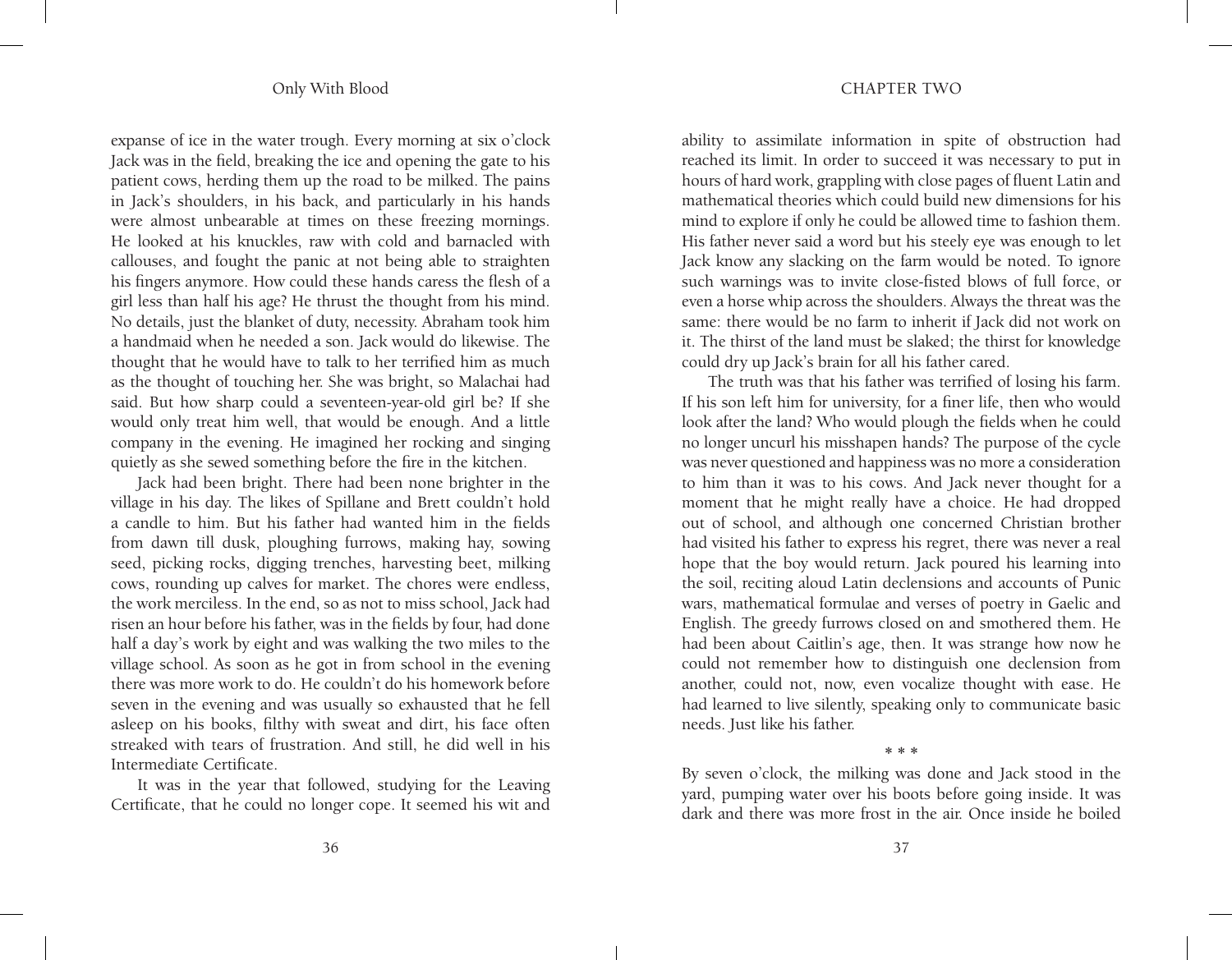a pan of water on the range, poured some of it into an enamel bowl, took a small mirror from a drawer in the press, and sat down at the table to shave. Several times he nicked himself with the barber's blade and cursed through a beard of soap. He eyed the thin wisps of greying hair as they fell across his forehead, and he recalled with sudden sadness his youthful good looks. How far they were from the weathered complexion and wrinkles he contemplated now! How would she like him for her husband, she who was so young and fresh? He cursed his age, the pain in his hands, and reflected that he and Caitlin might have been an ideal match were he twenty years younger. But he wasn't ready then. He was ready now. Well then, he must face with courage whatever this course would bring.

Caitlin stared into a mirror and brushed her long black hair, killing time while Maureen finished her evening chores, and then both were to ride together in a neighbour's cart to the Dundrum ceilidh. She was wearing her best dress, made by her mother years ago, for her oldest sister's wedding. It was of cotton with a rather faded blue floral print and it had long sleeves, a loose round neck, and hung straight to her calves with a tie-back hanging at each side, to be made into a bow at the back. Maureen had one exactly the same. Caitlin pulled the bow tight, to accentuate her flat belly, her small waist, then tied back her thick hair with a blue ribbon, so that it would not fall over her accordion and impede the dance of her fingers across the keys. As she stooped to lace her black boots, then flung her shawl over her head and around her shoulders, she told herself that it would not be long before she swapped these poor clothes for finery. Descending the crude wooden stairs, she met Maureen.

"Hurry up, would you?" she instructed as they passed. "I'll be late."

"Well, you could always lend a hand, Caitlin, did that occur to you?"

Caitlin did not answer. She did not really care if she was late. The music could start without her. She carried on into the kitchen where she leant against the range. When Maureen came running down the stairs again, she too was wearing her blue floral dress, except that on Maureen, the dress looked comfortable. She had removed her tie-backs and wore it straight, hiding her feminine curves lest they should inflame men to sinful thoughts. Maureen's plainness was made austere by her scraped-back hair. The contrast with Caitlin was striking.

"Ah, Maureen, take off the dress, will you? You know I'm playing tonight, sure, I don't want you in the same dress."

"Aren't you awful sure of yourself, that anyone will notice what you've on? You're not the Queen of Sheba, you know."

Caitlin pushed away from the range and thrust her face towards Maureen. "And you're not the Blessed Virgin, you know!" She mimicked her sister's prim tone. "Sure if you had any sort of chance with the men, you'd never be entering the convent." Even as she observed her sister crumple, Caitlin tried to analyse why it was they so hated each other.

"How dare you say such things to me, Caitlin Spillane! You are as cruel!" Maureen spat the words through tears. "You wait, Caitlin. The day is coming when you get your come-uppance, lady. 'Tis worse you're getting!"

"Yeh, yeh, Maureen." Caitlin leant back against the range, feigned nonchalance. "Are you ready or what? Maher will be waiting."

"I'm not coming – isn't that what you wanted to hear?" announced Maureen, wiping tears from her eyes. "Go on your own. I'm not coming with you anywhere."

"Ah, now, Maureen, cop on!" But Maureen was running back upstairs and Caitlin heard their bedroom door slam shut. She would get in terrible trouble for this when Maureen spilled all to her parents – as she always did. Well, she had to go. Caitlin shrugged her shoulders, lifted her accordion, and went to the

<sup>\* \* \*</sup>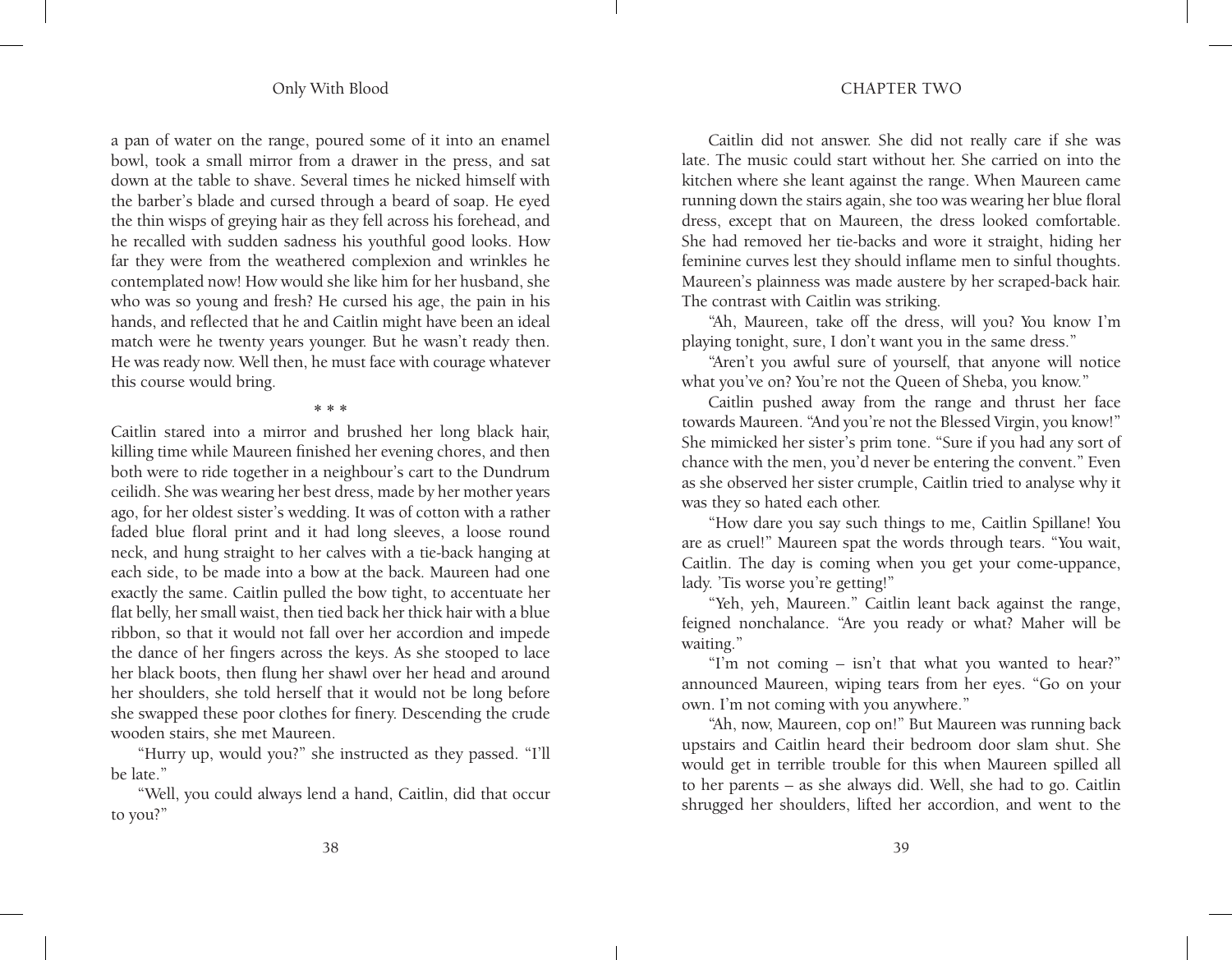### Only With Blood CHAPTER TWO

back door. Before she left, she turned and shouted in the direction of the stairs, "Are you coming? Pat Maher's below at the cross." She hesitated for a few seconds, but when there was no response, she left. Lying face down on her bed, Maureen sobbed aloud as the door slammed.

\* \* \*

"You're late, what kept you? Where's Maureen?" Mick Spillane approached his daughter as she rushed into the dance hall, flushed after her freezing donkey cart ride from Dunane to Dundrum.

"She decided not to come." Caitlin took off her shawl, moved away from her father. Mick followed her, suspecting another row between his daughters.

"Why didn't Maureen come?" he insisted. "Where's Maher?"

Caitlin lifted her accordion onto her shoulders, adjusted the weight, avoiding eye contact with Mick.

"She's tired. Maher's tying up his horse."

A fiddler, a flautist, and an ancient man with a bodhran were about to strike up a reel. They stopped as she approached and assisted her in mounting the platform. The gathering dancers clapped her arrival. Mick eyed her from halfway across the dance hall and thought to himself that this was the last time the little scut would rub poor Maureen's nose in it. He slurped his beer and turned away from the stage as his youngest daughter pressed the first chord of the opening reel.

### \* \* \*

Jack's cart bumped and rattled over the loose stones of the Dundrum road and his horse's ears moved like antennae in the dusk, picking up the strains of music which emanated from the dance hall ahead. Jack was reminded of the night at Cappawhite. That was the last time he had attended a ceilidh. Several of the men from the South Tipperary column had gathered at the Dundrum ceilidh and, on a few nods from the leaders, had taken their leave. Outside, they had climbed wordlessly into a hay wagon and felt under a large tarpaulin for their rifles. Under cover of darkness and a load of hay, they had passed an uncomfortable half an hour before the horse stopped and the driver banged on the side of the wagon – the signal for the all clear to dismount. Tonight Jack was as nervous as he had been then. In spite of the cold, his hands slipped on the leather reins. "Ho, there!" He urged his horse faster towards the music, anxious to get this over with.

He had decided to meet Spillane at the ceilidh in order to discuss terms and, at Spillane's suggestion, get a closer look at Caitlin without her suspecting she was the focus of his attention. He entered the dance hall to a lively jig, running a finger inside his starched collar as if he could lessen its grip. The dancers were becoming intoxicated by music and drink. Caitlin was enjoying herself, in spite of the enthusiastic stamping and the extravagant winks of her fellow musicians each time she looked towards them for a cue. When the jig was at its height, the dance floor a-spin with villagers, heads thrown back or inclined to the floor in the interests of dynamics, Mick Spillane downed the last mouthful of his pint, wiped his mouth, and walked over to greet his intended son-in-law.

"Are you right?"

Jack nodded, took the extended hand, squeezed it, let it drop. "Well?"

"Will you have a drink, Jack?"

"Er, no t'anks. No." He nodded to Mrs Spillane, who could not prevent a raised eyebrow and a quick look askance at her husband. Jack Flynn never went to ceilidhs, and she was more than a little bemused at this late alliance of her husband with this antisocial loner. There was, historically, no love lost between them.

"We can't talk here, Jack. Will we step around to the bar?" But Jack was staring at the stage. The jig ended and Caitlin looked up from her accordion to acknowledge the clapping crowd. She smiled warmly. She was lovely to behold. "Good luck of her, boy,"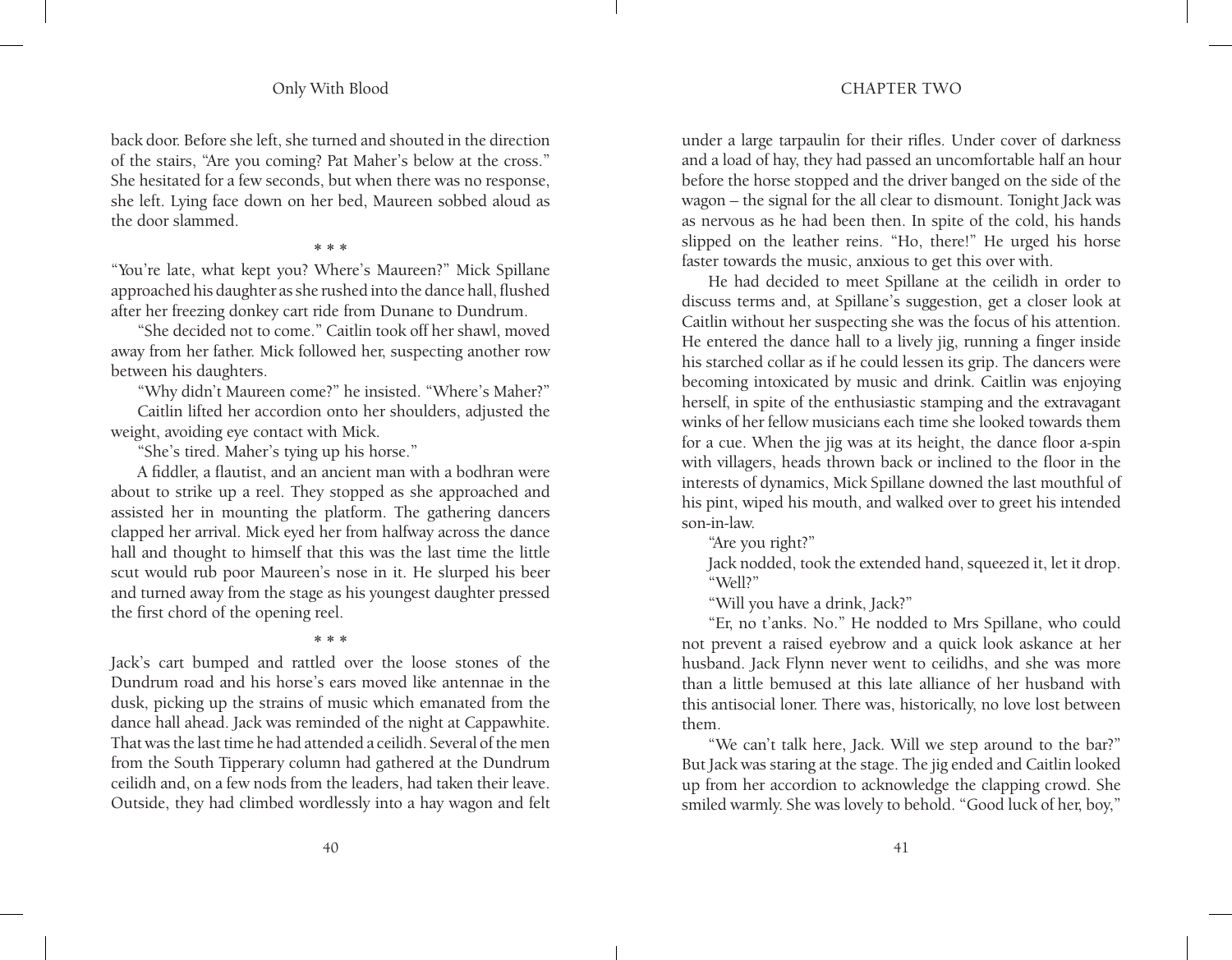Mick thought to himself, but he reached for a flask of poteen in his inside pocket and gulped 'til his throat was aflame.

Jack moved forward slowly. Caitlin spoke a few words with the band and they fell back, leaving her at the front of the stage. She fanned her accordion, pressed a major chord, and to everyone's delight began to sing a lively ballad. The dancers drew closer and began to clap; a few linked arms and spun to the lilting rhythm. Her voice was clear and strong, the glissandos sure. Her confidence and beauty wove a web around her the men could not resist. The married ones watched her, savoured her youth and sweetness with each draught of beer they took, while the wideeyed admiration of the boys made women nudge each other and nod at their mesmerized sons. Young girls stole glances at their partners and lost confidence momentarily in their own allure.

"Sure, wouldn't anyone get the attention if they sat on a stage and played the accordion?" they whispered to each other.

"Who is she, anyhow? Is she from Dundrum?"

"Dunane. That's Caitlin Spillane." Her name was associated with jealousy and longing, though she was oblivious to the stir she caused.

Jack took in every detail of her. The shining hair, the slope of her nose, the full lips. There was a healthy pink flush to her cheeks and her skin looked almost downy, it was so soft. And her eyes. Every now and then, she would look up from the accordion keys as she sang. Her eyes were a china blue and her lashes thick and black.

A sudden nausea assailed Jack. His collar was too tight; he was too warm. He had to get outside and get some air. Fifty yards or so from the hall was a fence and Jack leaned on it, resting his head on his forearms. On the clear cold air, strains of Caitlin singing "The Rose of Tralee" reached his ears and he breathed more softly to hear her. Raising his head, he tried to focus on the icy stars. Inside the dance hall, Caitlin finished singing to tumultuous applause. She bowed graciously and tapped out an introduction to "The Siege of Ennis", a rousing reel for which she was re-joined by the other musicians.

Mick Spillane was annoyed. Where the hell was Flynn? He was eager to agree terms, finish this transaction. He dared not think how it would be in the house between the promise and the wedding. He would think of that later. He caught sight of Malachai Brett, who was sitting at a table and drinking with his wife. Malachai returned his nod then looked away quickly. He had seen Flynn watching Caitlin, knew well what was transpiring. He wanted nothing to do with it. Mick found Jack outside.

"Well?"

"I will give you five hundred pounds, no more."

It was more than Mick had hoped for. He tightened his stomach muscles against the excitement. Five hundred pounds would see him comfortable for a long time.

"A good price," he stated, careful not to betray his surprise. "It is what she is worth, is all."

"Grand. And when will the wedding be, Jack?"

"I don't know. I'll leave that to you."

"Right. Well. Shake?"

"Haven't we done that, Spillane? I said I would give you the money."

"Well…" Mick put his hands in his pockets, scuffed the dirt surface of the road with his boot. "Are you coming back inside? Have a drink at least to seal a bargain?"

"No. I'll away."

"Good luck, so, Jack – I'll be in touch."

Jack turned and walked towards his waiting horse and cart. It was done.

"Miserable devil!" thought Spillane, spitting on the road. He reached again for his poteen flask, shuddered from the heat of the liquor and the icy breeze which chilled him as he stood in his rolled-up shirt sleeves. How was he going to break this one to herself and Caitlin? Another swig. Ah, to hell with it! Wasn't a